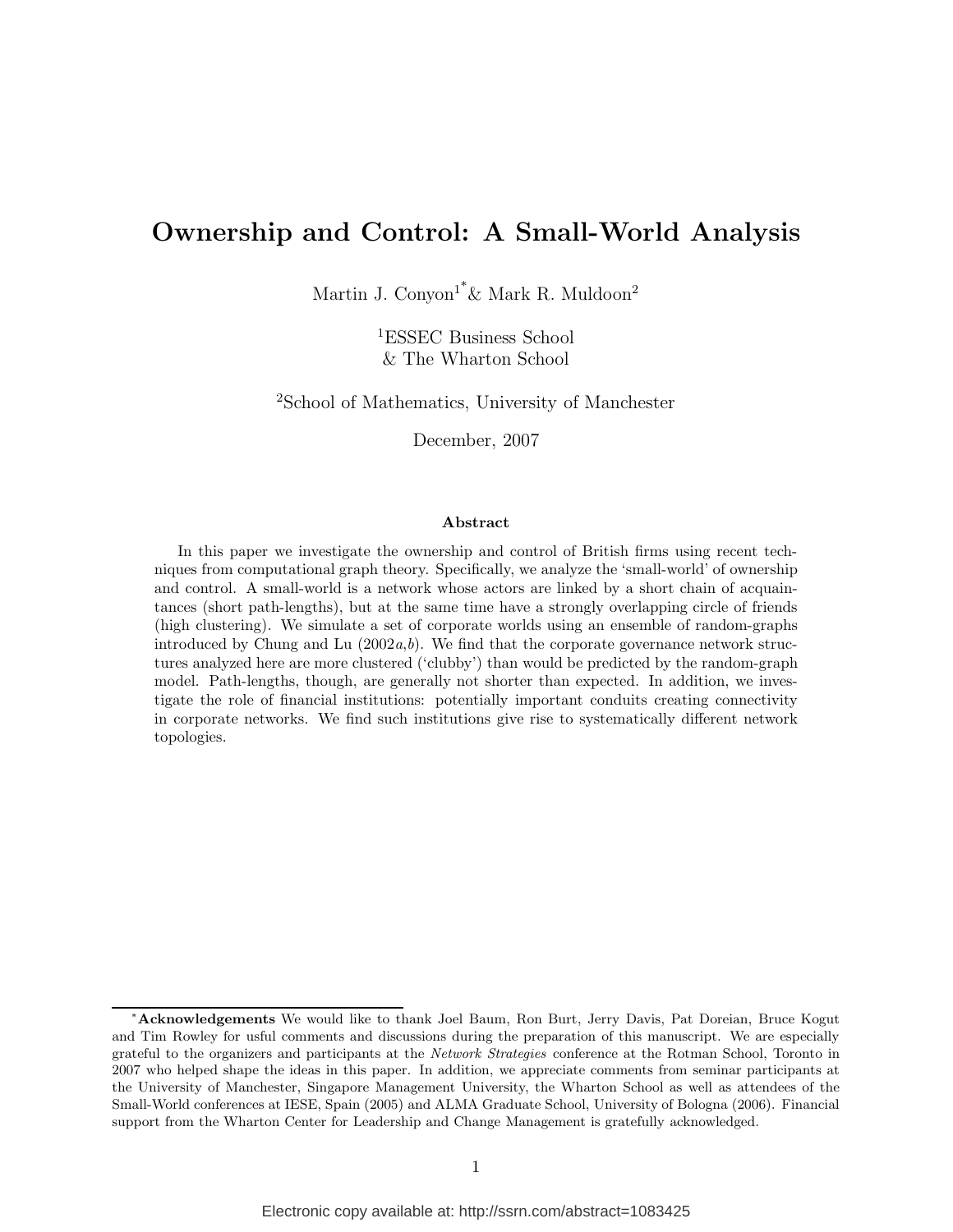# **1 Introduction**

Social network analysis is a critical methodology for analyzing the inter-relationships between actors (e.g. Burt (1992), Wasserman and Faust (1994)). Recent advances in computational graph theory have opened up exciting new techniques for investigating complex network structures in diverse disciplines such as sociology, economics, physics, the life-sciences and organizational studies (Newman (2003), Jackson (2005)). In this paper we use techniques introduced by Newman et al. (2001) and more recently Chung and Lu (2002*a*,*b*); Chung et al. (2003) to provide a social network analysis of the ownership and control of publicly traded UK firms. This paper extends our previous network evaluation of corporate boards (Conyon and Muldoon (2006)).

We contribute to the extant social network, strategy and corporate governance literature in two distinct ways. First, we argue that contemporary developments in graph theory are capable of providing deep insights into the structure of social networks in organizational settings. We illustrate this by presenting a social network analysis of the governance of publicly traded firms (i.e. the ownership and control of firms). Specifically, we discuss important concepts such as 'bipartite graphs' , 'small-world' models, and 'random-graphs' and show how they can be profitably applied to the analysis of corporate governance phenomenon.<sup>1</sup> Second, we present empirical evidence on actual ownership and control (board) networks. Using data on a large set of publicly traded UK firms in year 2000, we test whether observed ownership and control networks can be characterized as a 'small-world'. Our research builds upon prior small-world studies in organizational and business settings. Specifically, we use the methods of Newman et al. (2001) and the family of random graphs recently introduced by Chung and Lu (2002*b*,*a*); Chung et al. (2003).

Our research context is the governance of publicly traded firms, sometimes referred to as 'Anglo-Saxon' enterprises. There are two distinctive features of such firms in the United States and the United Kingdom. First, ownership is diffuse such that many different shareholders each own only a small fraction of the firm's equity and second, *de facto* control of the firm resides with the CEO and the board of directors.<sup>2</sup> The social network approach offered here contrasts with the canonical

 ${}^{1}$ Each of these ideas is explained fully in Section 3. For example, one can informally think of a bipartite graph as a social network consisting of two distinct types of actors. Here we discuss two kinds of bipartite graph: an 'ownership' network, which consists of firms and their shareholders, and a 'control' network, which consists of boards and their directors.

<sup>2</sup>See Franks et al. (2005) for an analysis of the evolution of ownership in the United Kingdom. Useem (1984) provides a sociological account of the inner circle of boards and directors.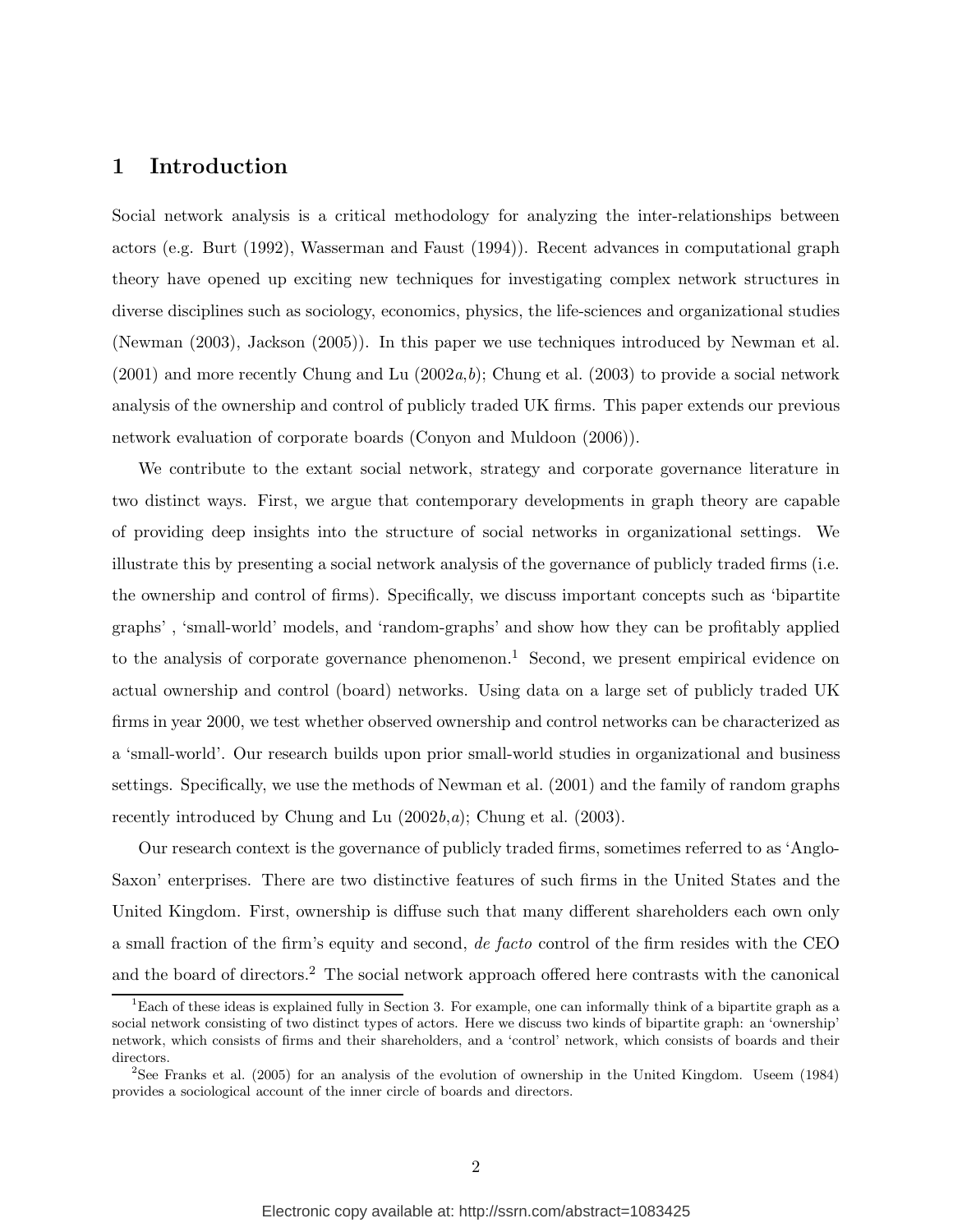agency model which focuses on the ownership and control of a single firm without reference to its connections to other organizations. The separation of ownership from control gives rise to an agency problem: the CEO can potentially engage in opportunistic self-serving activities. Tirole (2005) gives an excellent account of the corporate finance approach to the classic principal-agent problem. The history of Anglo-Saxon corporate governance since Berle and Means (1932) has centered on how to resolve this agency problem. In consequence, the design of compensation contracts, monitoring by independent directors or the discipline imposed by an active takeover market have been widely studied. However, this representation of the firm is incomplete. Firms are not independent islands in a sea of economic activity. Instead, firms are intrinsically connected to each other: a given firm typically shares a common owner or board member with at least one other firm. These ties are sufficient to connect firms together in a giant network. Such connectivity, we argue, has significant implications. The presence of short path-lengths and high clustering promotes the rapid diffusion of knowledge, information, ideas and even business practices throughout the corporate network (see Cowan and Jonard, 2004).

Our paper is motivated, in part, by a famous study by Stanley Milgram who suggested that the social world of the USA is 'small' in the sense that most pairs of Americans are connected by a rather short chain of acquaintance (around six intermediates)—see Milgram (1967). This is true even though (a) most Americans are acquainted with only a tiny fraction of the country's population and (b) circles of acquaintance tend to be strongly overlapping—that is, one's friends have a tendency to be friends in their own right. In the last decade or so scholars from diverse disciplines, including physics, sociology and economics, have become very interested in this phenomenon and have sought to understand how it arises. An important strand of this work is the exploration of various ensembles of random graphs (see Newman et al., 2001; Chung and Lu, 2002*a*,*b*; Chung et al., 2003). In our study we are interested in the application of these principles to the social network of British ownership and control.

A small-world, then, is a network whose actors are linked by a short chain of acquaintances, but at the same time have a strongly overlapping circle of friends. These two distinctive properties, the coexistence of short path lengths and a high degree of local clustering, constitute the small-world phenomenon. This immediately prompts the question 'small compared to what'? In response, there has been considerable effort in the graph theory literature to develop a sensible and tractable answer to this question. Broadly speaking, the answer is to compare the observed data to some suitably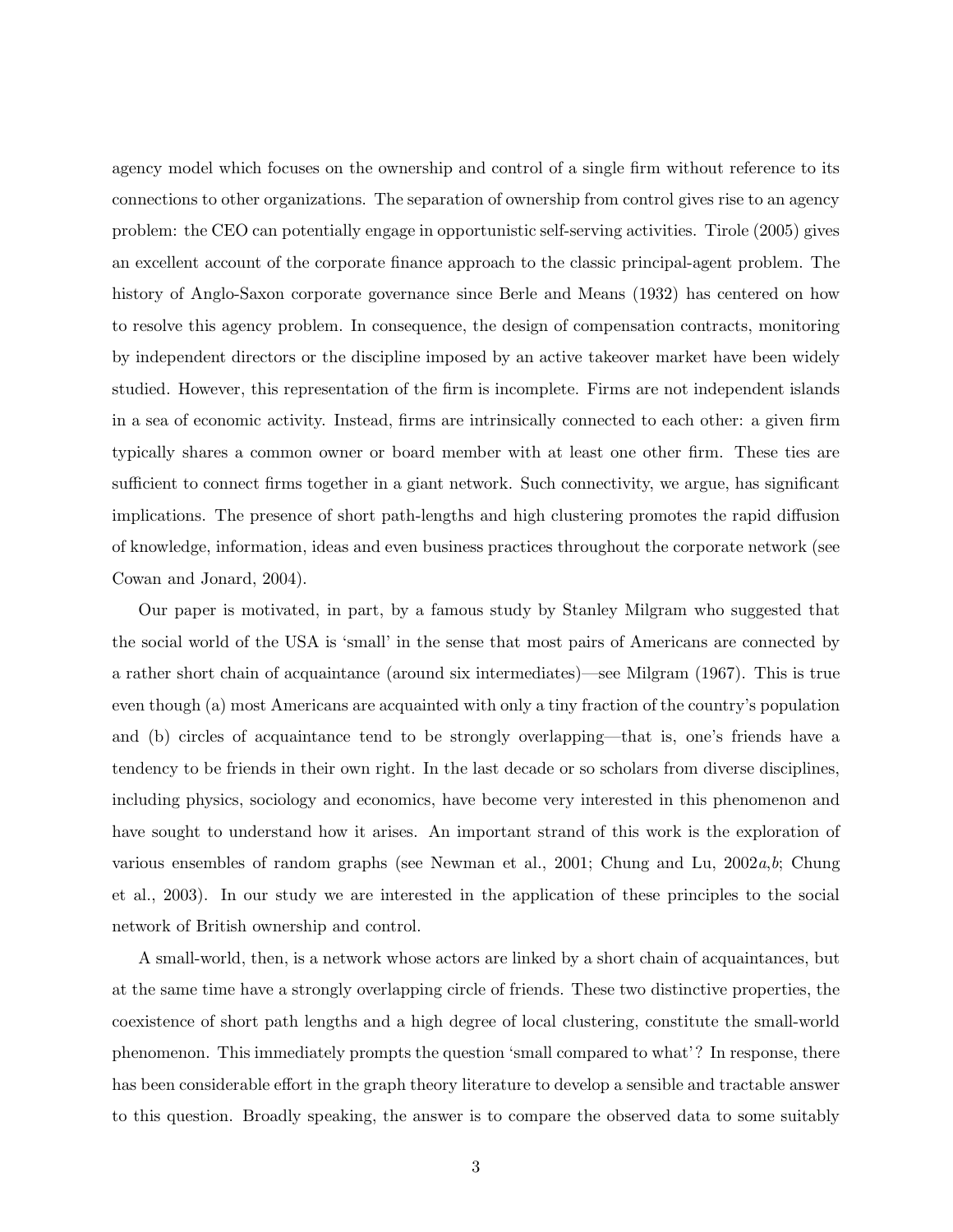assembled ensemble (collection) of random graphs. Early work made comparisons with so-called Poisson random graphs introduced by Erdős and Rényi (1959). Indeed, important contributions to the small-world of corporate governance literature by Kogut and Walker (2001) and Davis, Yoo and Baker (2003) did precisely this. However, it is now known that social networks have particular structural properties (for example, directors automatically know each other by virtue of sitting on the same board) that makes the comparison to the Poisson graph inappropriate. Consequently, more recent efforts have used graph ensembles designed to capture more features of the social network.

In an important paper Newman, Strogatz and Watts (2001) examined affiliation networks which recognize that the network of corporate governance has a bipartite structure. That is, the network has two distinct kinds of actors, for example, boards and the directors who sit on them. One of the consequences of this structure is that one should automatically expect a high degree of clustering among directors; after all, as noted above, the directors who sit on a given board know each other. The main accomplishment of Newman et al. (2001) is to provide numerical predictions of the smallworld statistics that one can derive from an appropriately assembled random corporate universe. It is these expected values of the path length and clustering coefficient that form a legitimate benchmark to compare actual data against.

However, their methods yield only mean estimates of the small-world statistics and provide little guidance as to other properties of the distribution, such as the variance of clustering and path lengths. Our contribution in this paper is to consider a slightly different collection of random graphs introduced by Fan Chung and Linyuan Lu (see Chung and Lu, 2002*a*,*b*; Chung et al., 2003). This family of random graphs have two attractive properties: first, they are more tractable analytically and second lend themselves readily to numerical simulation. This latter property means that the researcher is able to simulate as many hundreds of corporate universes as desired and so examine the entire distribution of the small-world statistics. In our paper, we do precisely this. The research question we ask has the flavor of a hypothesis test: is the real corporate universe similar to, or different from, a randomly assembled business world? Newman et al. (2001, 2002) suggested that the corporate elite was rather close, in a certain distributional sense, to a random one. If this really is the case, then the world is actually no smaller than one would expect by chance. We extend this research by focusing on the family of random graphs introduced by Chung and Lu (2002*a*,*b*); Chung et al. (2003).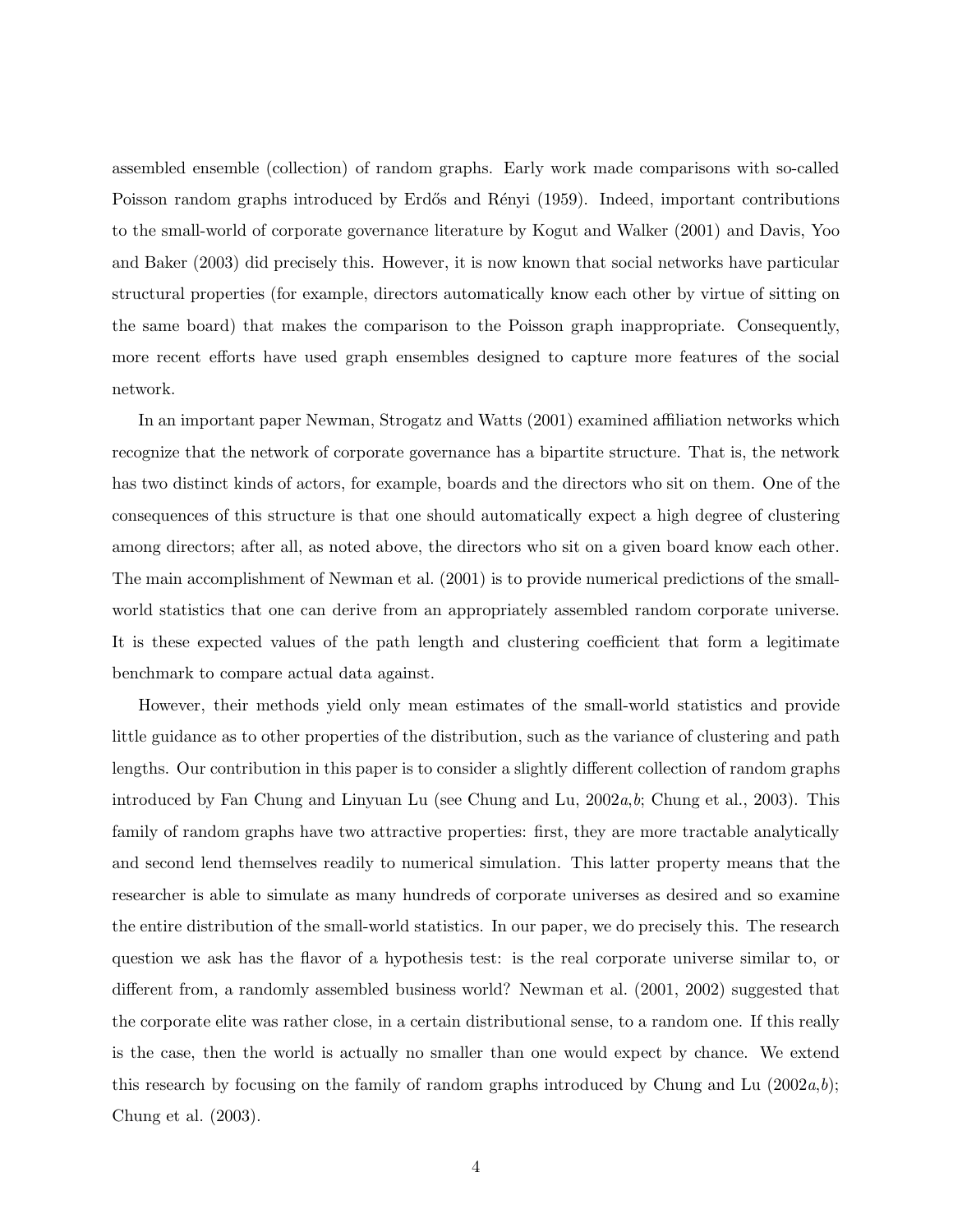The rest of the paper is organized as follows. In Section 2 we show that the ownership and control of firms can be characterized as a bipartite graph. We provide concrete examples to show this. In Section 3 we describe germane aspects of small-world theory. Our focus is on the class of models introduced by Chung and Lu (2002*a*,*b*); Chung et al. (2003) and how they may be applied to the corporate governance social network. In Section 4 we describe the British data to be used in this study. We present the results and deduce that the world is, indeed, 'small', but only in the sense that the corporate world appears more clustered than expected. Path-lengths, however, are no smaller than expected, even though they form a very small fraction of the available vertices in the network. The innovation here is that we provide an appropriate benchmark, based on Chung-Lu random graphs, to evaluate the significance of smallness. In addition, we analyze the importance of financial institutions in the network. It is often argued that banks are important conduits creating connectivity in corporate networks. We demonstrate that the presence of financial institutions does indeed give rise to different network topologies. Finally in Section 5 we offer some concluding remarks.

# **2 Social networks of ownership and control**

#### **2.1 Motivation**

Our concern in this paper is to analyze the ownership and control of the Anglo-Saxon enterprise using the tools of contemporary social network analysis. We focus on the type of firm that is publicly-traded on stock exchanges in economies like the United States and the United Kingdom. Such firms, as is well-known, are characterized by diffuse ownership in the sense that a myriad different shareholders each own only a small fraction of the firm's equity. In addition, the firm is controlled by a Chief Executive Officer (CEO) and the board of directors. Importantly, the firm's owner (shareholder) does not make strategic decisions about the firm' assets. Instead, the task of running the firm is delegated to a separate body (the CEO and board of directors) giving rise to a *de facto* separation between ownership and control.

The theoretical lens typically used by economists to analyze such situations is the *principalagent* model. In this context the *principal* would be the shareholder and the *agent* would be the CEO.<sup>3</sup> The divorce between ownership and control implies that the principal (shareholder) cedes

<sup>3</sup>The *principal-agent* paradigm covers any hierarchical task-delegated relationship. For example, the relation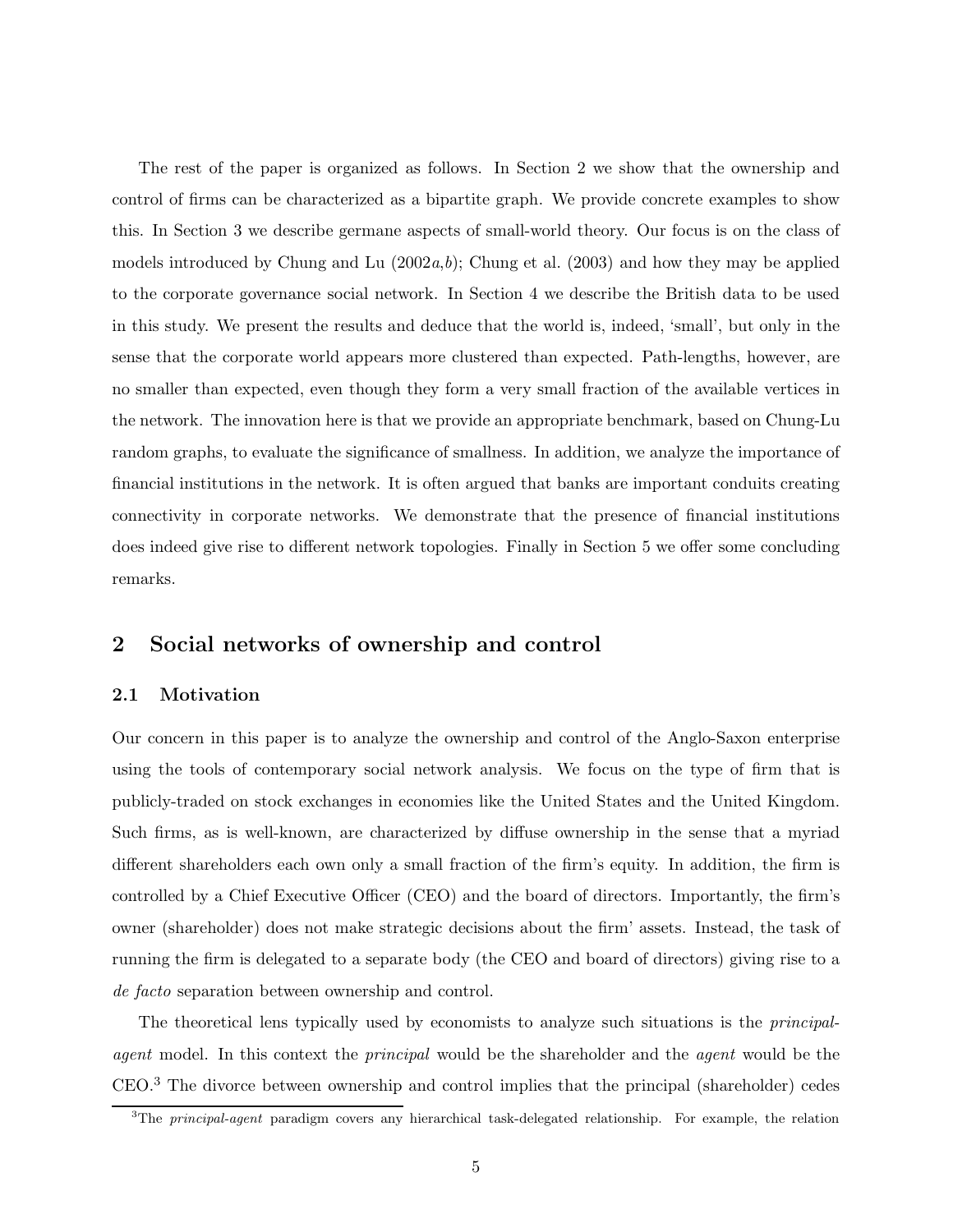the task of running the firm to an agent (the CEO). The mere fact of this delegation suggests that the agent may have access to private information that is not similarly available to the principal. For example, the shareholder may not know with certainty the true skills and quality of the CEO when he or she is initially appointed. Alternatively, the shareholder may not be able to perfectly know whether the CEO is taking the right actions to safeguard the owner's asset. For example, the CEO may be taking unwarranted perks in the form of excessive pay or empire-building. Each of these problems arises because of the private knowledge of the agent.<sup>4</sup> A primary concern of the principal-agent literature has been how to design an optimal contract in order to resolve the tensions between the principal and agent arising from such natural asymmetries of information. There is a vast literature on this. For example, a central research theme in agency theory centers on how to design an optimal compensation contract to align the interests of CEOs with owners. Such models typically predict the use of stock options, bonus payments or profit sharing as a potential solution. Alternative mechanisms to alleviate the costs associated with the separation of ownership and control include monitoring activities. The firm might appoint auditors, establish audit committees and hold regular audits to establish the veracity of corporate accounts for example.

Whilst the agency perspective provides important insights into the relationships between actors in an economy it is not the only way to model such interactions. Our conjecture in this paper is that the principal-agent representation of the nexus of ownership and control relationships is incomplete. It is incomplete in the sense that the models are generally applied to information asymmetries arising in a single context. For example, how to solve the shirking (moral hazard) problem between a manager-worker in a *single* firm. Or how a shareholder can motivate the CEO in a *single* firm. The focus of attention is not, in general, on the connections that might arise between the whole network of firms. In short, most of the important features the agency model can be articulated in a *single* hierarchical relation between a *single* principal and a *single* agent.<sup>5</sup> Interconnections between firms are ignored. However, firms are not independent islands in a sea of economic activity. Instead, they are connected to each other in important ways. For example,

between manager and worker, landlord and tenant, client firm and its advisor, and insurance company and a cardriver or a home-owner and a building contractor etc.

<sup>4</sup>The literature has distinguished between *moral hazard* and *adverse selection* problems. For instance, a moralhazard occurs if the actions taken by the agent are hidden from the principal (e.g. the owner cannot observe perfectly the CEOs effort or his diligence in selecting projects). Adverse-selection occurs when the agent's true type is hidden from the principal (e.g. the owner does not know the true skills embodied in the CEO).

<sup>&</sup>lt;sup>5</sup>Extensions to the model are possible, for example to a principal multi-agent framework. But even here the focus remains on the design of the optimal contract rather than the importance of connections in the network structure.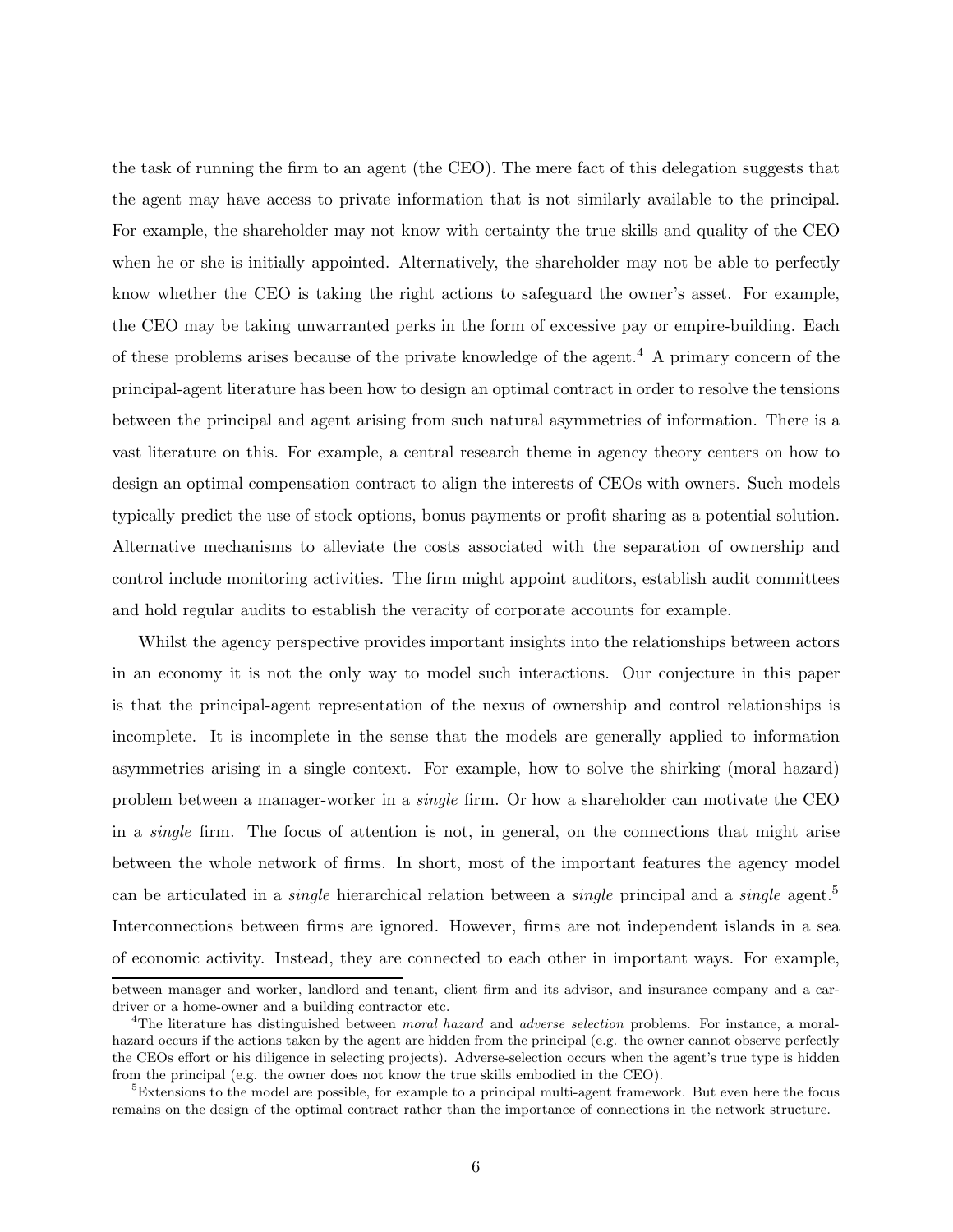Figure 1: *The Network Structure of Ownership and Control*: The top half is a bipartite graph. Vertices labeled A to K can represent either company directors or the firm's shareholders. Vertices 1 to 4 represent either the board of directors or the firm. The bottom half shows the projections: the board/firm projection is to the left and the director/ownership projection is to the right.



a given firm typically shares a common owner with at least one other firm. In addition, the same firm might share a common board member with another firm. Or indeed, it might share a common advisor such as a compensation consultant or audit company with another firm. These ties are sufficient to connect firms together in a giant complex network. Such connectivity, we conjecture, will have significant implications for firm strategy. For example, the presence of short path-lengths in the network and/or a high degree of clustering may promote the rapid diffusion of knowledge, information, ideas and even business practices throughout the corporate network (see Cowan and Jonard, 2004).

### **2.2 Corporate governance relations as bipartite graphs**

An important feature of our paper is the representation of the interconnections between actors in the corporate governance system as *bipartite* graphs. To understand this we first need to introduce some necessary terminology. A *graph* or *network* is a set of items termed *vertices* (sometimes also called *nodes*) and *edges*. The vertex is the fundamental unit of a network and an edge is a link connecting two vertices. Two vertices are *adjacent* if connected by an edge. The number of edges connected to (or incident on) a vertex is called the *degree* and is a local measure of the vertex's *centrality* in the graph. A vertex's *connected component* is that part of the graph consisting of the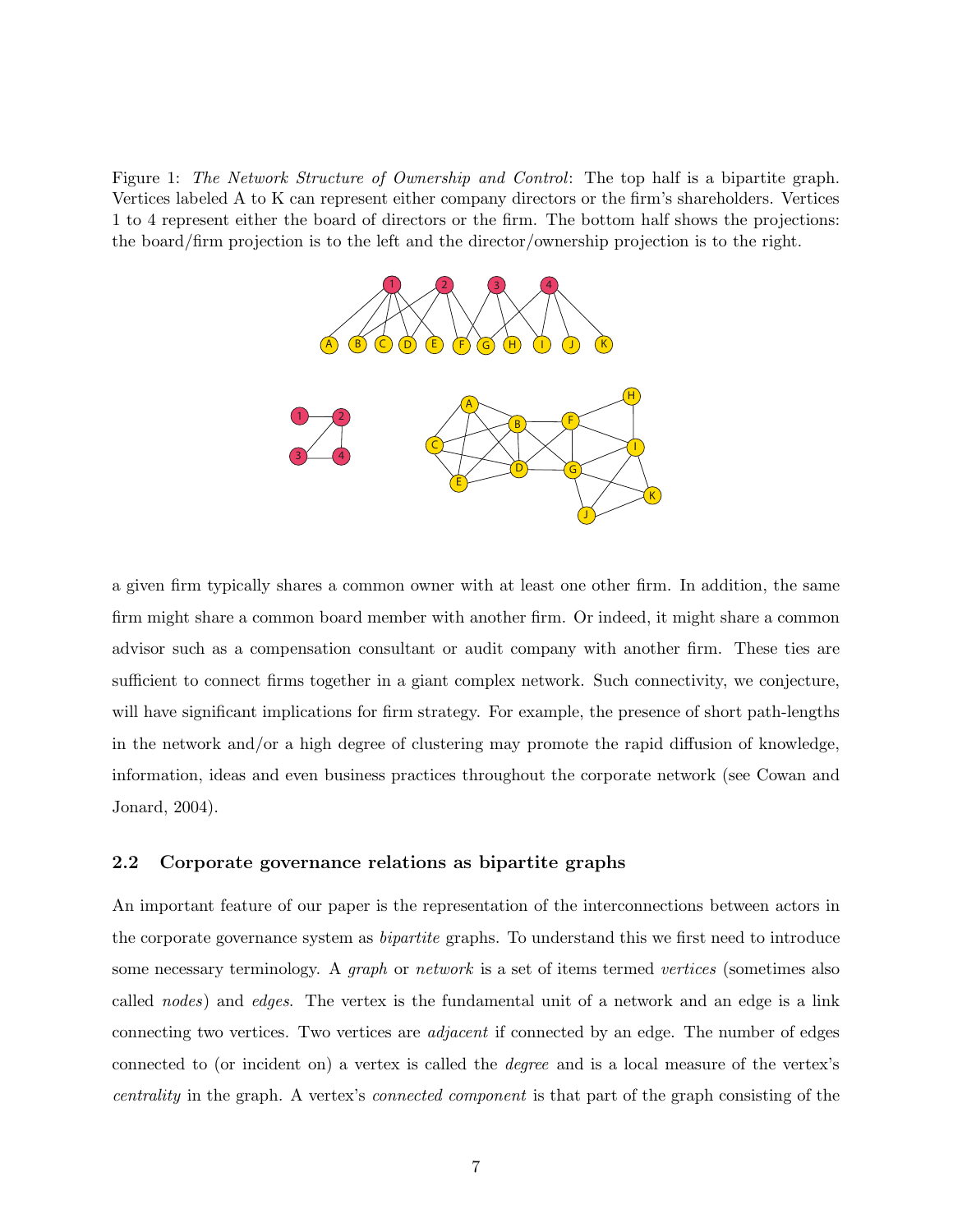vertex itself and all those others that can be reached by paths running along the edges. A *geodesic* is a shortest path<sup>6</sup> (in the sense of traversing the fewest edges) that connects two vertices and finally, the *distance* between two vertices is the number of edges in a geodesic connecting them.

We are now in a position to represent many corporate governance relationships as a bipartite graph. To be concrete, a *bipartite graph* is one whose vertices can be divided into two distinct sets and whose edges connect only unlike kinds of vertices. Consider how one might represent the owners of a firm and the firm itself as a such a bipartite graph. There are two sets of vertices: the first set are the firms themselves and the second set are the owners of the firm. Figure 1 illustrates such a bipartite graph and its projections. In the upper-half of the figure the two sets of vertices are displayed horizontally. Vertices  $\{1, 2, 3, 4\}$  represents firms and vertices  $\{A, B, ..., J, K\}$ represent shareholders. An edge exists between  $X$  and  $Y$  if a shareholder owns at least on share in a given publicly traded firm. Notice that the edges run between the two sets of vertices. The bipartite graphs gives rise to two distinct projections. These two separate graphs are drawn in the lower half of Figure 1 and are 'projections' of the bipartite graph onto one of its two sets of vertices. One might call these the 'ownership projection' and the 'firm projection'. In Section 3 we calculate small-world statistics for each of these projections.<sup>7</sup> This procedure for understanding the relation between different sets of actors in a social network is quite general. The set of vertices  $X = \{1, 2, 3, 4\}$  can represent a firm and vertices  $Y = \{A, B, ..., J, K\}$  represent directors. In this case an edge exists between the two vertices of a director is the member of the board.

To illustrate the bipartite representation of ownership and control consider the two companies in Table 1: Marks and Spencer Plc. (a high-street retailer) and Standard Chartered Plc. (a bank).<sup>8</sup> Suppose we are interested in the firms' boards and directors. The two firms can be represented like the vertices in the upper-half of Figure 1 and the directors like the vertices in the lower-half. Marks and Spencer Plc. and Standard Chartered Plc. are linked since they share a common director: Sir Ralph Robins, who is a non-executive (outside) director at each firm. Table 1, though, is only a partial representation of the links between firms generated by shared board members. The final column is a dummy variable indicating whether the board member has at least one additional director appointment. Marks and Spencer Plc. is connected to Standard Chartered Plc. via Sir Ralph Robins, but is also connected to other listed firms (not shown) since Dame Stella Rimington,

 ${}^{6}$ A pair of vertices may be connected by several paths that share the shortest length.

<sup>&</sup>lt;sup>7</sup>Specifically, path lengths (*L*) and clustering coefficients ( $C_{\triangle}$ ) for each projection separately. <sup>8</sup>The data refer to year 2000.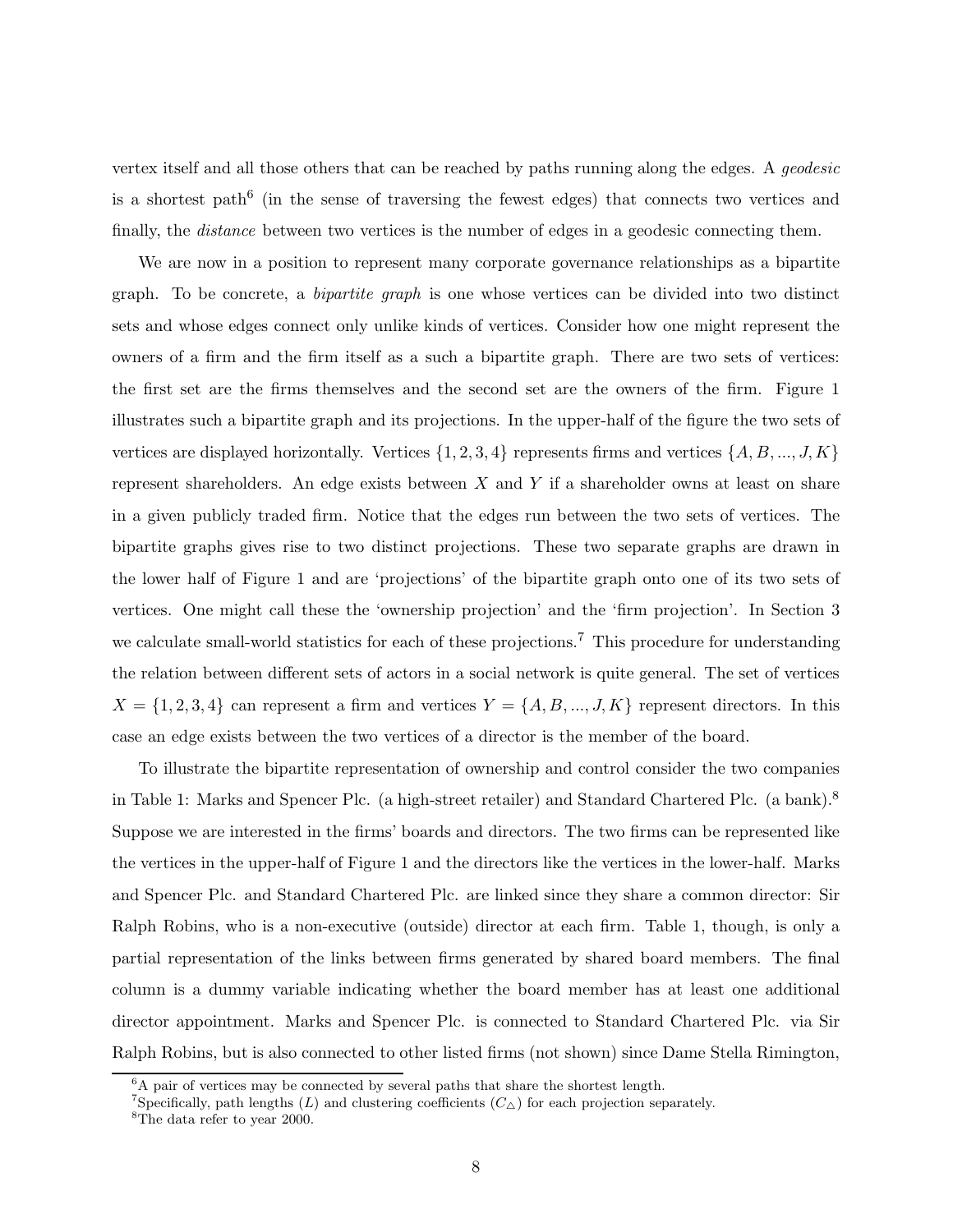J K Lomax, and I P Sedgwick also hold additional directorships at other firms.<sup>9</sup>

In a similar fashion we could examine the ownership structure of the two firms. This is illustrated in Table 2. Under UK corporate law, ownership stakes exceeding 3% are reported and can be observed by the researcher. We therefore list all owners (who are not board members) with share stakes exceeding this critical threshold. Table 2 illustrates that Marks and Spencer has two such owners, while Standard Chartered has four. In the case of Marks and Spencer the two largest shareholders own about 10.2% of the company and the four largest shareholders in Standard Chartered own about 25%. There is not a single controlling block holder in either case—this is consistent with the Anglo-Saxon model that ownership is diffuse with each shareholder typically owning a small fraction of the firm's common equity.<sup>10</sup> The two example firms are *not* linked by a common shareholder. However, the final column is the number of listed companies in which the named shareholder has a share stake exceeding 3%. For example, the Prudential Corporation owns about 4.7% of Standard Chartered. In addition, it owns at least 3% share stakes in 136 other publicly listed UK firms. In Section 4 we document the general pattern of ownership.

### **3 The small-world model**

The small-world theory analyzed in this paper is described in Newman et al. (2001) and Jackson (2005). We can now describe two main properties that characterize a "small world", namely the notions of *mean path length* and *clustering*.

The first property of the small-world model is short mean path-lengths. That is, randomlychosen pairs of vertices turn out to be unexpectedly close to each other. A graph with  $N$  vertices contains  $N(N-1)/2$  unordered pairs of vertices. If these are numbered 1, 2, ..., N and  $d_{i,j}$  is the distance between vertex  $i$  and  $j$  then one can calculate the typical (average) distance as:

$$
L = \frac{2}{N(N-1)} \sum_{i < j} d_{i,j}.\tag{1}
$$

In our numerical work we compute L from a complete list of the  $d_{i,j}$ , found using Johnson's All-

<sup>9</sup>Of the 29 board members listed in Table 1, 10 hold director appointments at other publicly listed firms.

<sup>&</sup>lt;sup>10</sup>The case of Standard Chartered is slightly anomalous in this respect. Tan Sri Khoo Teck Puat was Singapore's wealthiest man, until his death in 2004. His fortune was derived from share ownership in British bank Standard Chartered, which he bought up in the 1980s.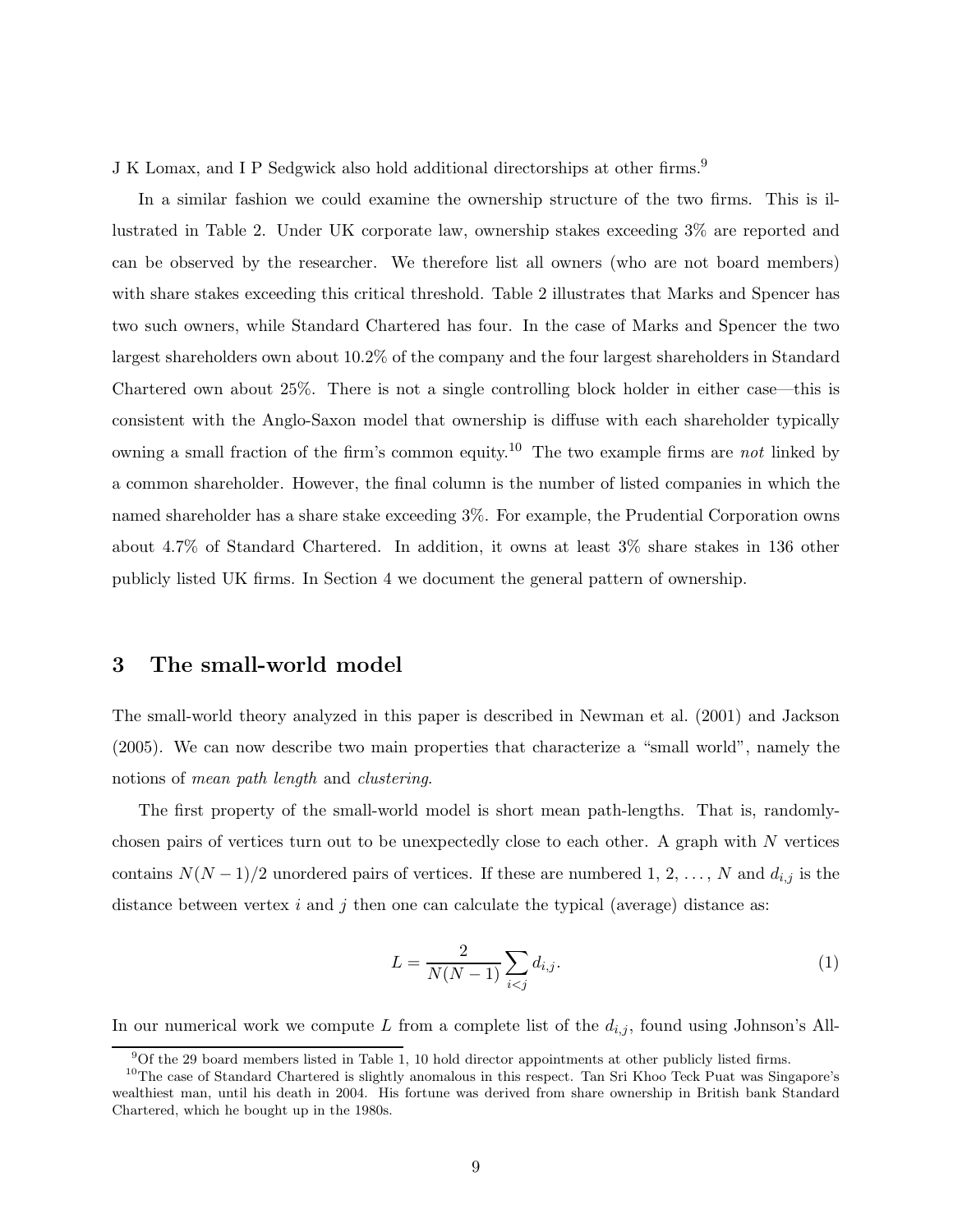|                         | Table 1: The Board of Directors |          |             |
|-------------------------|---------------------------------|----------|-------------|
| Company name            | <b>Name</b>                     | Role     | 'Interlock' |
| Marks and Spencer Plc.  | L Vandevelde                    | Exec     |             |
| Marks and Spencer Plc.  | R W C Colvill                   | Exec     | Yes         |
| Marks and Spencer Plc.  | A McWalter                      | Exec     |             |
| Marks and Spencer Plc.  | D Norgrove                      | Exec     |             |
| Marks and Spencer Plc.  | A Ball                          | Non-Exec |             |
| Marks and Spencer Plc.  | Sir Michael Perry CBE           | Non-Exec | Yes         |
| Marks and Spencer Plc.  | Dame Stella Rimington DCB       | Non-Exec |             |
| Marks and Spencer Plc.  | Sir David Sieff                 | Non-Exec |             |
| Marks and Spencer Plc.  | <b>B</b> F Baldock CBE          | Non-Exec |             |
| Marks and Spencer Plc.  | Sir Ralph Robins                | Non-Exec | Yes         |
| Marks and Spencer Plc.  | J K Lomax                       | Non-Exec | Yes         |
| Standard Chartered Plc. | Sir Patrick Gillam              | Exec     |             |
| Standard Chartered Plc. | G S Talwar                      | Exec     |             |
| Standard Chartered Plc. | P N Kenny                       | Exec     |             |
| Standard Chartered Plc. | The Rt Hon Lord Stewartby RD    | Non-Exec | Yes         |
| Standard Chartered Plc. | C N A Castleman                 | Exec     |             |
| Standard Chartered Plc. | E M Davies                      | Exec     |             |
| Standard Chartered Plc. | K S Nargolwala                  | Exec     |             |
| Standard Chartered Plc. | C A Keljik                      | Exec     |             |
| Standard Chartered Plc. | M DeNoma                        | Exec     |             |
| Standard Chartered Plc. | D G Moir                        | Non-Exec |             |
| Standard Chartered Plc. | A W P Stenham                   | Non-Exec | Yes         |
| Standard Chartered Plc. | R C Chan                        | Non-Exec |             |
| Standard Chartered Plc. | H E Norton                      | Non-Exec | Yes         |
| Standard Chartered Plc. | K A V Mackrell                  | Non-Exec |             |
| Standard Chartered Plc. | H KwonPing                      | Non-Exec |             |
| Standard Chartered Plc. | Sir C Chow                      | Non-Exec | Yes         |
| Standard Chartered Plc. | Sir Ralph Robins                | Non-Exec | Yes         |
| Standard Chartered Plc. | <b>B</b> Clare                  | Non-Exec | Yes         |

Table 2: The Ownership of Firms

| Company name                            | Shareholder                                         | Ownership Clients |     |
|-----------------------------------------|-----------------------------------------------------|-------------------|-----|
| Marks and Spencer Plc.                  | Franklin Resources Inc                              | 5.89              | 40  |
|                                         | Marks and Spencer Plc. Brandes Investment Partners  | 4.319             | 17  |
| Standard Chartered Plc. CGNU Plc.       |                                                     | 3.026             | 184 |
|                                         | Standard Chartered Plc. Prudential Corporation Plc. | 4.725             | 137 |
|                                         | Standard Chartered Plc. Tan Sri Khoo Teck Puat      | 13.994            | 1.  |
| Standard Chartered Plc. Scottish Widows |                                                     | 3.003             | 71  |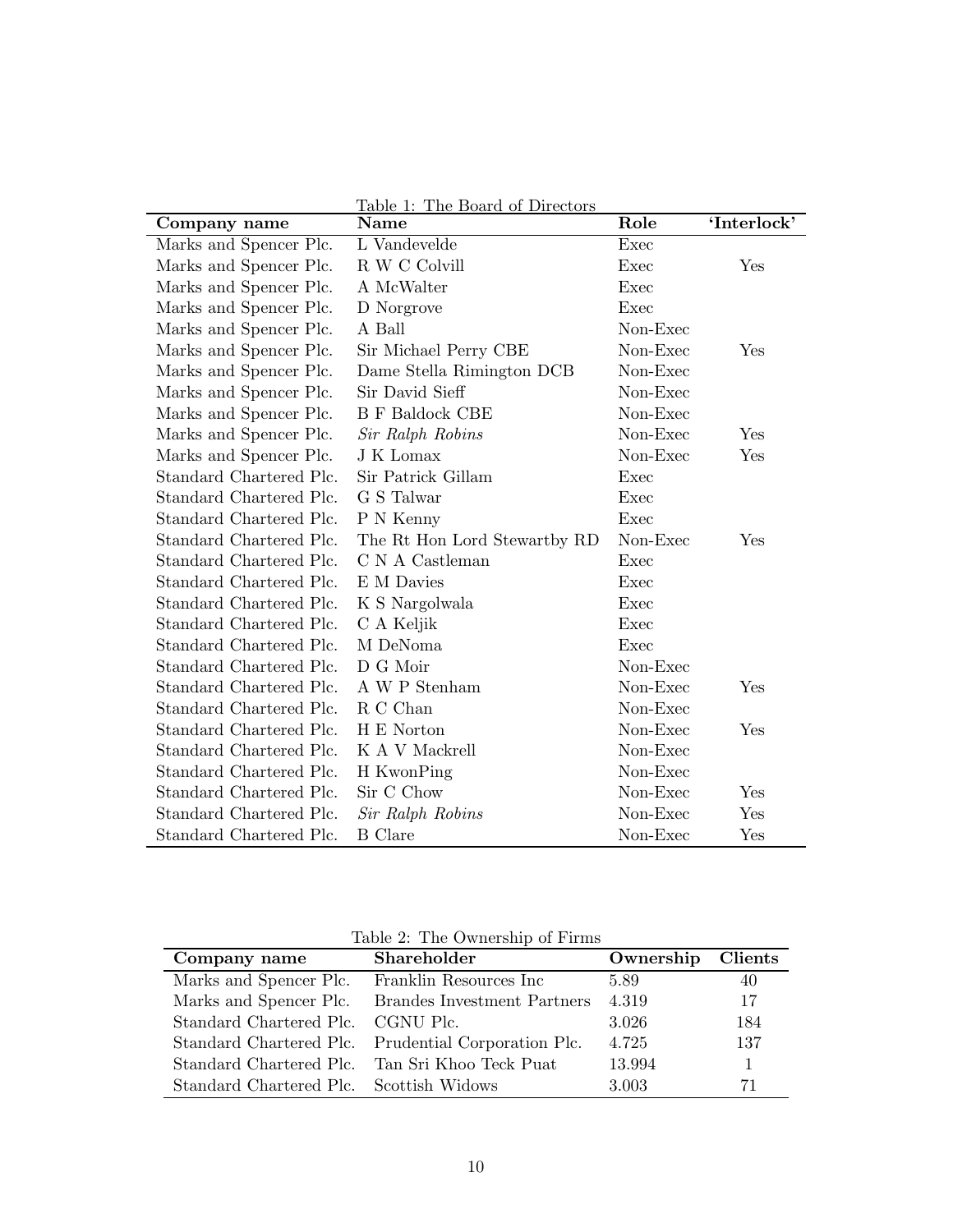Pairs-Shortest-Path algorithm. In the context of boards, the term L measures the number of steps in a chain of shared directors that it takes to get from a source board to a target board.

The second property of the small-world model is high 'clustering'. This is the propensity for one's network neighbors to be neighbors in their own right. It is a measure of network density. Following Newman et al. (2001) we calculate the following clustering coefficient for the graph as a whole:

$$
C_{\triangle} = \frac{3 \times (\text{number of triangles in the graph})}{(\text{number of connected triples})}
$$
 (2)

where a *triangle* is a set of three distinct vertices  $j, k, l$  in which each vertex is connected to both the other two. A *connected triple* is a set of three vertices  $j, k, l$  in which j is connected to k and k is connected to l (though l need not be connected to j).  $C_{\Delta}$  is also called the *transitive closure* of the graph and  $0 < C_{\Delta} < 1$ . In our data, a large value of  $C_{\Delta}$  is a measure of how 'clubby' boards of directors are. When  $C_{\Delta} = 1$  everybody is connected to everyone else.

#### **3.1 Random graphs I: Newman, Strogatz and Watts**

We have identified the properties of a small-world. Next, one needs to agree on what is meant by L being 'small' and  $C_{\Delta}$  being 'large' in order to deduce the presence of a small-world. A now standard approach is to compare L and  $C_{\Delta}$  from real social networks to the numbers one would expect to measure in randomly-assembled graphs that share some properties with the observed network.

In their seminal work on random graphs, Erdős and Rényi imagined fixing the number of nodes N and then deciding, at random, independently and with fixed probability  $p$ , whether each of the graph's  $N(N-1)/2$  possible edges exist (see Erdős and Rényi (1959, 1960)). In such a graph each vertex can have as many  $(N-1)$  edges—one connecting it to each of the remaining nodes—and in expectation a fraction p of these will exist, so such a graph has mean degree  $z = p(N - 1)$ . More generally, the degree distribution is binomial:

$$
p_k = \binom{N-1}{k} p^k (1-p)^{N-k-1}
$$

for  $k \in \{0, 1, \ldots, N-1\}$  and zero otherwise. Here  $p_k$  is the probability of finding a node of degree k. Erdős and Rényi were primarily interested in how the qualitative properties of such graphs changed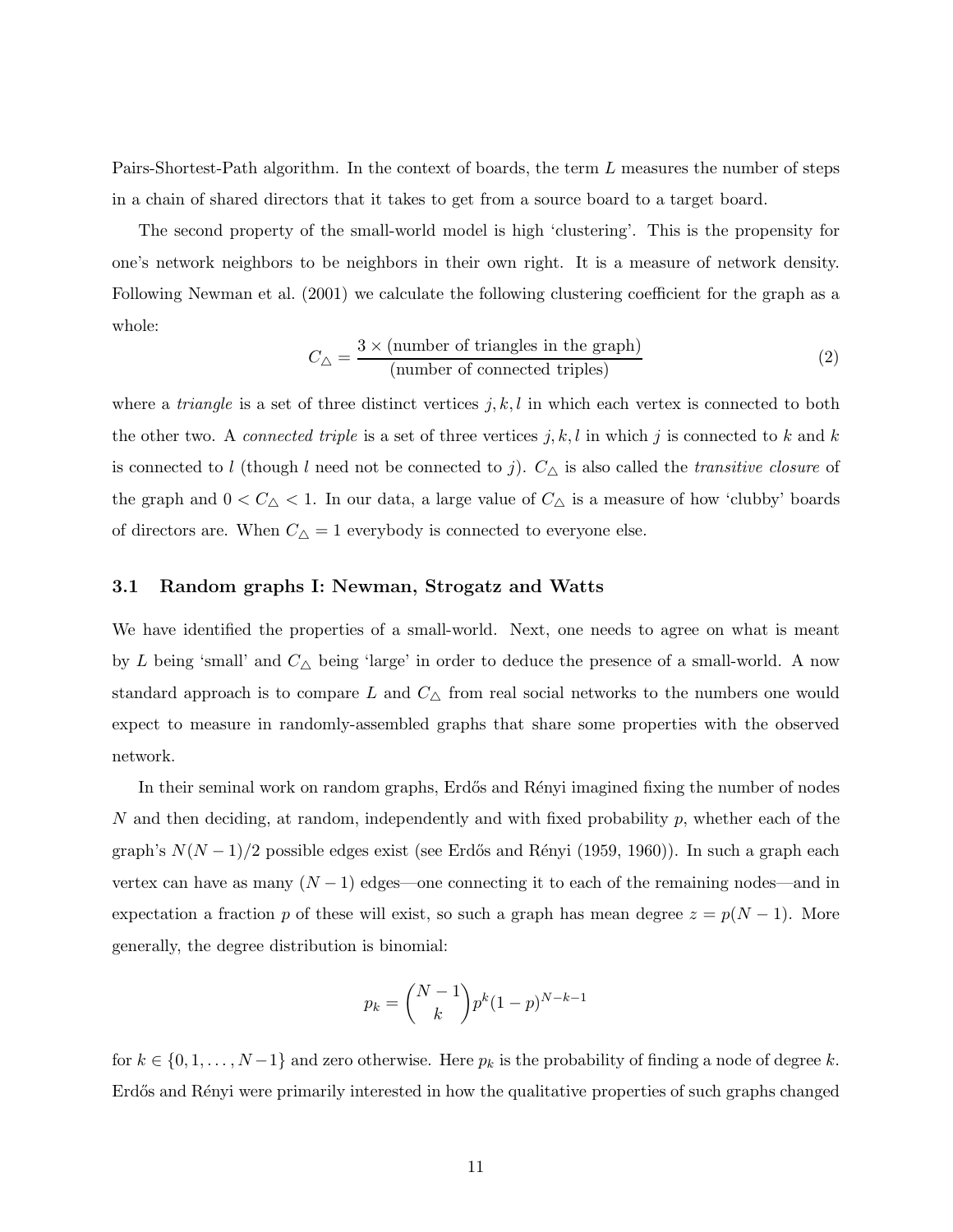as they held the mean degree z constant, but allowed the number of nodes to tend to infinity. In the limit the degrees of the nodes have a Poisson distribution  $p_k = z^k e^{-z}/k!$ . As a shorthand we will refer to graphs with Poisson degree distributions as *Poisson random graphs*. Such graphs have studied extensively (see for example Bollobás, 2001) and have been used as the benchmark by which to compare social networks. For example, see Newman et al. (2001) as well as Davis et al. (2003), both of whom compare small-world statistics from actual social networks to those expected for random graphs with a Poisson degree distribution.

More recently, an alternative and more appropriate benchmark was proposed by Newman et al. (2001, 2002). Newman, Strogatz and Watts (NSW) developed a way to calculate the expected values of both L and  $C_{\Delta}$  using the machinery of *probability generating functions*<sup>11</sup>. Their approach takes as its input the two empirical degree sequences—the distribution of board size (number of seats on the board) and the distribution of workload among directors (the vast majority of whom sit on only a single board, though a few serve on many more)—and combines them to predict degree sequences for the board and director projections. Their predictions are large-graph limits for a certain family of randomly-assembled social networks, but they are in surprisingly good agreement with empirical data, especially for the distribution of degree in the director projection.

Using the machinery of generating functions one can calculate the expected mean degree, path length and clustering coefficient for the graph. The degree distribution associates a probability  $p_k$ with each possible value of the degree  $k$ , where  $k$  is any non-negative integer. Such distributions permit one to construct a *probability generating function*,  $G(x)$ , which is a function of one variable defined by the infinite sum:  $G(x) = \sum_{k=0}^{\infty} p_k x^k$  and it is a general property of generating functions that  $G(1) = 1$ . For generating functions arising from degree distributions the mean degree is given by:  $z = \langle k \rangle = \sum_{k=0}^{\infty} k p_k = G'(1)$  Here the angle brackets are the expectation operator. <sup>12</sup>

 $k=0$ <br>A bipartite graph of either the control network (board-to-director) or the ownership network (shareholder-to-firm) has two empirical degree distributions. This gives rise to two separate generating functions. Consider the case of the control network. We denote  $f_0(x)$  as the function that generates the degree distribution for the directors (i.e. the distribution of the number of boards on which a director sits). For concreteness, say that the frequency with which one finds a director

 $11$ See Wilf (1990) for a discussion of generating functions.

 $12$ Formulae for higher moments of the distribution, as well for the generating functions for sums of independent samples from distribution are also simply related to  $G(x)$ . Generating functions arising from empirical degree distributions are finite polynomials.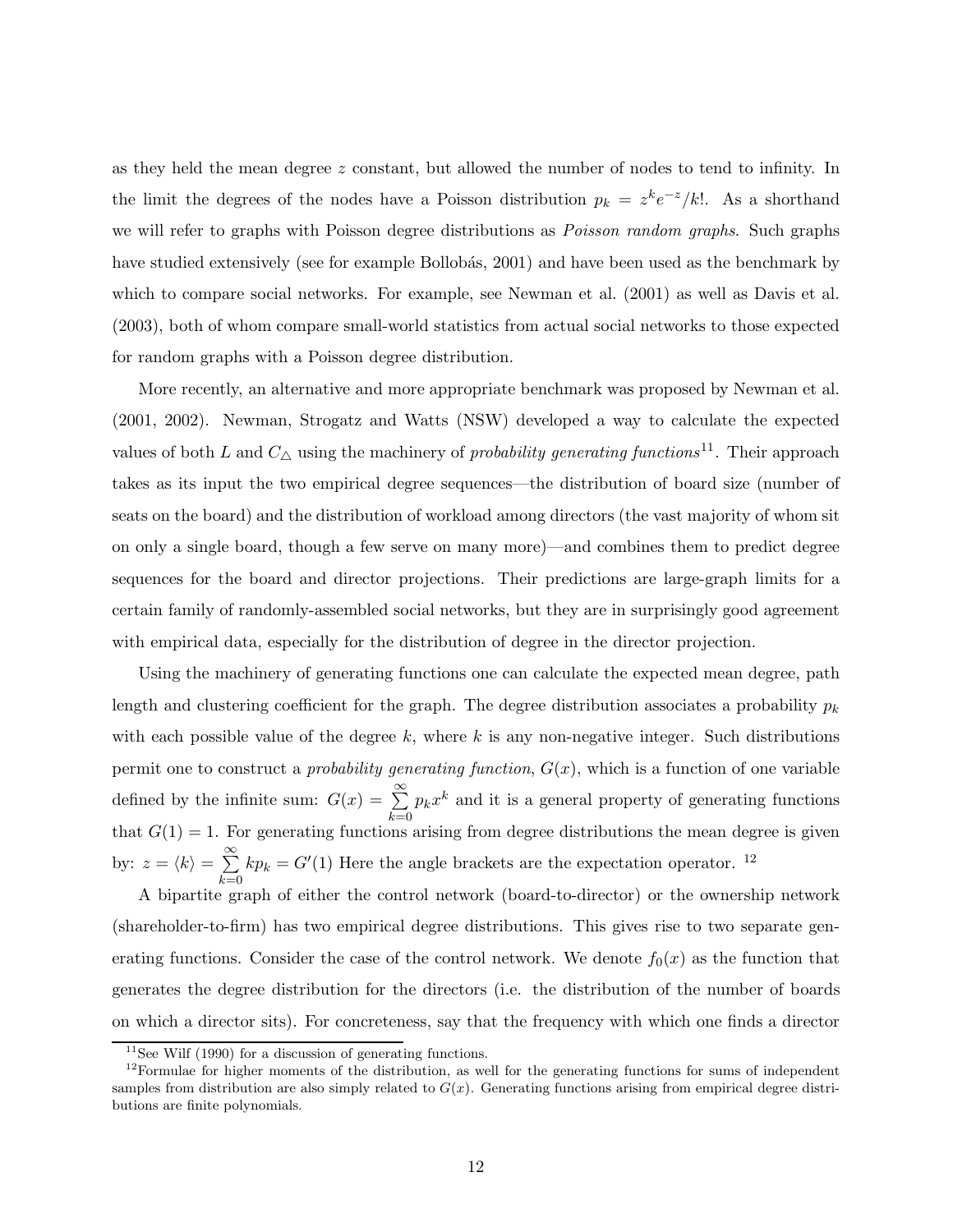serving on *j* boards is  $p_j$ . Then  $f_0(x)$  is given by  $f_0(x) = \sum_j p_j x^j$ . The second degree distribution for boards (i.e. the distribution of the number of directors per firm) is given as  $g_0(x)$ . If the empirical frequency for boards made up of k directors is  $q_k$  then  $g_0(x) = \sum_k q_k x^k$ .

Our real objects of interest are the two projections of the bipartite graph: one whose nodes are boards and whose edges represent shared directors (the graph showing board interlocks) and another whose nodes are directors and whose edges connect directors that sit on one (or more) board in common. The charm of the generating function approach is that it permits one to start with the empirical generating functions  $f_0(x)$  and  $g_0(x)$  and derive expressions for the generating functions for the degree distributions in the projections. We will refer to these derived distributions as the *theoretical degree distributions* to emphasize that they are not measured directly from the data. Instead, they describe the distribution of degrees one would find in random corporate worlds constructed by applying the methods of the previous section to the empirical degree distributions. These theoretical degree distributions are the device by which we obtain expected values of the small-world statistics without having to generate and analyze random graphs.

Suppose now that we are investigating a corporate world in which N directors sit on M boards. Suppose further that the mean number of seats on a board is  $\nu$  and that the mean number of directorships held is  $\mu$ . The bipartite graph representing this community has one edge for each seat on a board and so

$$
\nu M = (\text{number of seats on boards}) = \mu N.
$$

Define the generating function for theoretical degree distribution of the projection onto directors as  $G_0(x)$ . We denote the expected degree as  $\langle z \rangle$ , the expected path length as  $\langle L \rangle >$  and the expected clustering coefficient as  $\langle C_{\Delta} \rangle$ . Newman et al. (2001) show that these quantities are given by:

$$
G_0(x) = f_0\left(\frac{g_0'(x)}{g_0'(1)}\right) = f_0\left(\frac{1}{\nu}g_0'(x)\right)
$$

$$
z = G_0'(1)
$$

$$
\langle L \rangle = 1 + \frac{\ln(N/G_0'(1))}{\ln\left(\left(\frac{f_0''(1)}{f_0'(1)}\right)\left(\frac{g_0''(1)}{g_0'(1)}\right)\right)}
$$

$$
\langle C_{\triangle} \rangle = \frac{M}{N} \frac{g_0'''(1)}{G_0''(1)}
$$
(3)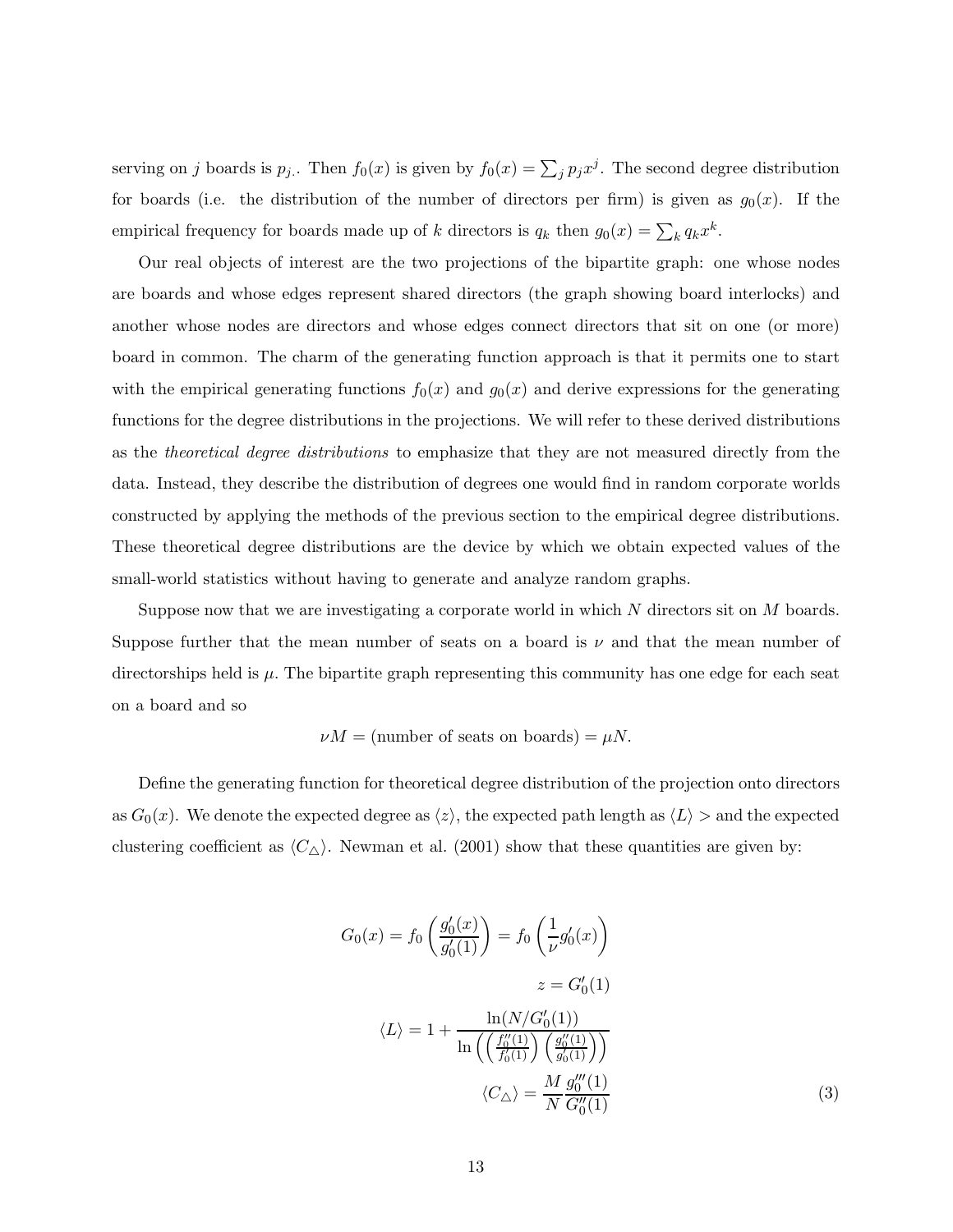The corresponding expressions for the projection whose vertices are boards may be obtained similarly and are given by the following expression:

$$
F_0(x) = g_0 \left( \frac{f'_0(x)}{f'_0(1)} \right)
$$
  
\n
$$
z = F'_0(1)
$$
  
\n
$$
\langle L \rangle = 1 + \frac{\ln(M/F'_0(1))}{\ln(\left(\frac{g''_0(1)}{g'_0(1)}\right)\left(\frac{f''_0(1)}{f'_0(1)}\right))}
$$
  
\n
$$
\langle C_{\triangle} \rangle = \frac{N}{M} \frac{f'''_0(1)}{F''_0(1)}
$$
\n(4)

Each quantity in Equation 3 and 4 (i.e. the mean degree, expected path length and clustering coefficient) can be calculated from the observed data. In the empirical work below we can calculate these separately for the ownership and control networks. For the control network we use equation 3 for the projection whose vertices are directors and 4 for the projection whose vertices are boards. Similarly, for the ownership network we can use equation 3 for the projection whose vertices are shareholders and 4 for the projection whose vertices are firms. Previous empirical work on smallworlds in the context of corporate governance has used the results of the NSW theory. For example, Conyon and Muldoon (2006) evaluate whether the board of directors in the UK can be considered a small-world.

### **3.2 Random graphs II: Chung and Lu**

More recently, Fan Chung and Linyuan Lu have introduced a very convenient and attractive ensemble of random bipartite graphs that has a prescribed *expected* degree sequence (Chung and Lu, 2002*a*,*b*; Chung et al., 2003). That is, they start with the same ingredients as Newman et al. (2001, 2002), but use them in a different way. Their approach amounts to a sort of probabilistic hiring hall for corporate leadership: the probability that a given director serves on a given board depends only on the number of directorships she wants hold and the number of seats on the board. To the extent that their approach allows one to assemble randomly a corporate network similar to the real one, Chung and Lu's model is similar to that of Newman, Strogatz and Watts, but the Chung-Lu approach is slightly superior as it excludes certain unrealistic kinds of corporate network. For ex-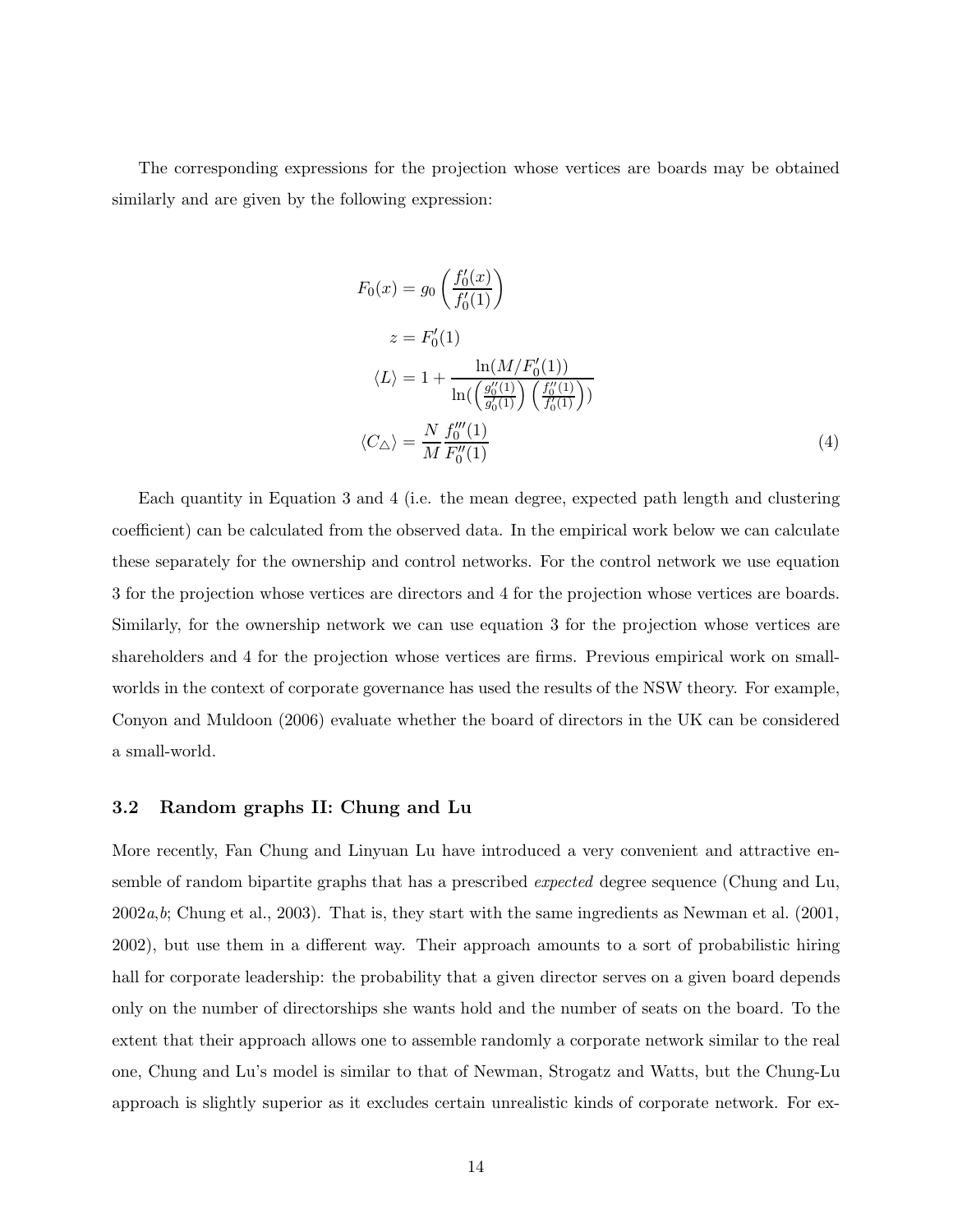Figure 2: *Constructing a Chung-Lu random graph*: the upper panel shows a small corporate world, while the lower panel illustrates that stage in construction of a CL-random network which determines the boards on which director C serves.



ample, almost every graph in the NSW family will include a few cases in which a single director holds multiple seats on the same board: the Chung-Lu family excludes such examples by design. Although such anomalous directors will appear only extremely rarely in a given NSW network (far too rarely to affect such summary statistics as L and  $C_{\Delta}$  for any realistically-sized corporate network), it is still appealing to work with a family of random graphs that includes no such cases.

To be concrete, we will illustrate the construction of a board network. Ownership networks can be similarly fashioned. Imagine that in the original data director <sup>A</sup> served on <sup>d</sup>*A* boards (that is, she has degree  $d_A$  in the affiliation network representing the real corporate world) and that board 1 consisted of  $d_1$  directors. Then, in a Chung-Lu (CL) random graph, director A would serve on board 1 with probability

$$
p_{A,1} = d_A d_1 / \rho \tag{5}
$$

where

$$
\rho = \sum_{\text{Boards } j} d_j = \sum_{\text{Directions } k} d_k \tag{6}
$$

is the total number of edges (or, equivalently, seat on boards) in the original network. This prescription ensures that, in expectation, each board has the same number of directors and each director holds the same number of directorships as in the real data.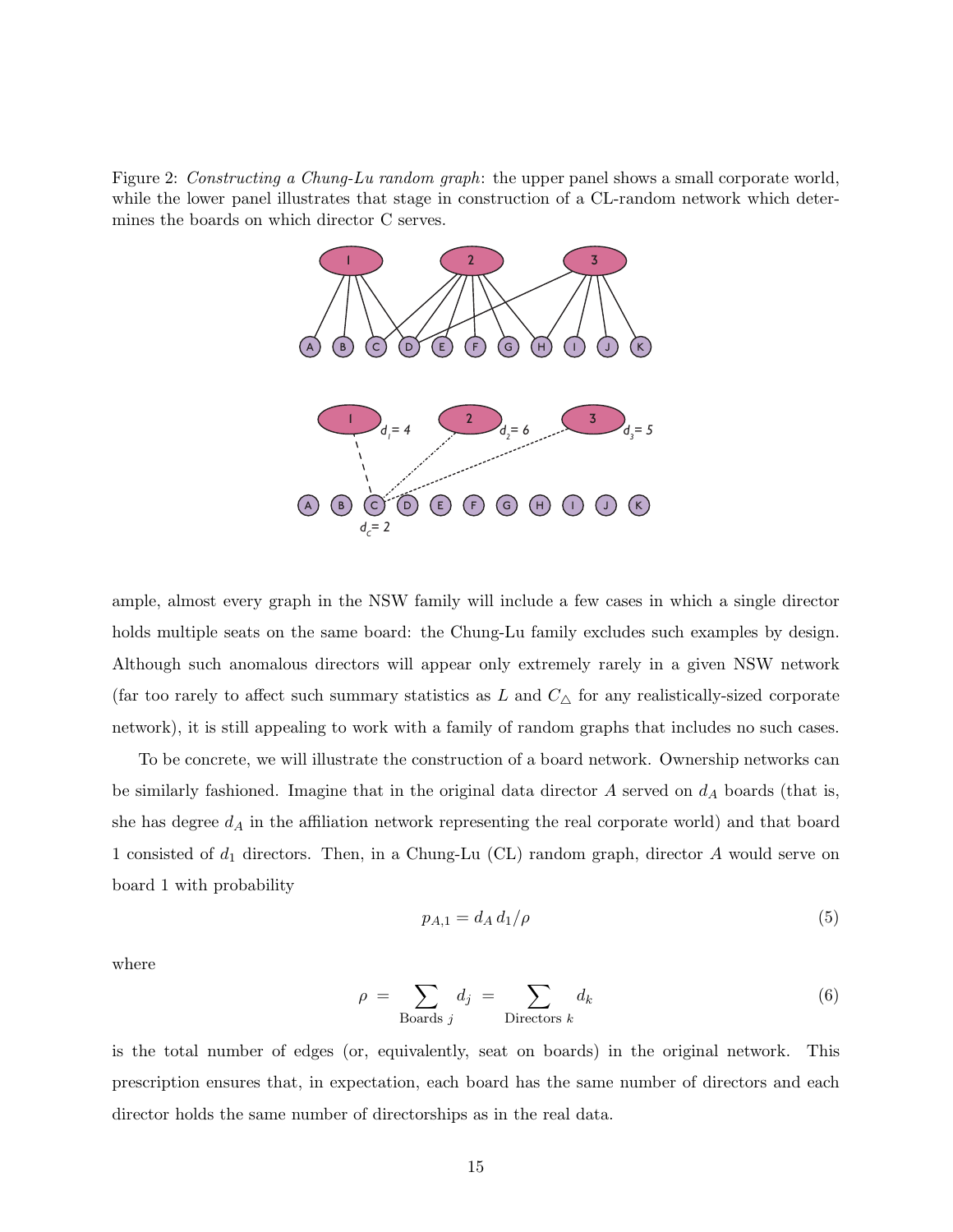To see why, consider Figure 2. The upper panel shows a small corporate world with three boards and eleven directors: here the total number of edges  $\rho$  is 15. The lower panel illustrates those steps in the construction of a CL random network that determine which edges are incident on director C: she serves on board 1 with probability

$$
p_{C,1} = \frac{d_C d_1}{\rho} = \frac{2 \times 4}{15} = \frac{8}{15}
$$

Similarly, she serves on board 2 with  $p_{C,2} = 12/15$  and on board 3 with  $p_{C,3} = 10/15$ . Thus her expected degree in the random network (the expected number of edges connected to vertex  $C$ ) is

$$
1 \times p_{1,C} + 0 \times (1 - p_{1,C})
$$
  
+  $1 \times p_{2,C} + 0 \times (1 - p_{2,C})$   
+  $1 \times p_{3,C} + 0 \times (1 - p_{3,C}) = 1 \times \frac{8}{15} + 0 \times \frac{7}{15}$   
+  $1 \times \frac{12}{15} + 0 \times \frac{3}{15}$   
+  $1 \times \frac{10}{15} + 0 \times \frac{5}{15}$   
=  $\frac{30}{15} + 0$   
= 2

More generally, if director <sup>C</sup> serves on <sup>d</sup>*C* boards in the real corporate world then her expected degree (number of directorships) in a CL-random network is

$$
\sum_{\text{Boards } j} 1 \times p_{C,j} + 0 \times (1 - p_{C,j}) = \sum_{\text{Boards } j} p_{C,j}
$$
  
= 
$$
\sum_{\text{Boards } j} d_C d_j / \rho
$$
  
= 
$$
d_C (1/\rho) \sum_{\text{Boards } j} d_j
$$
  
= 
$$
d_C
$$

where the final equality follows from Eqn. (6) above. Of course, the same argument works for any other director and a similar one for any board, so the simple prescription of Eqn. (5) allows us quickly to generate random graphs whose expected degree sequence matches that of the observed data.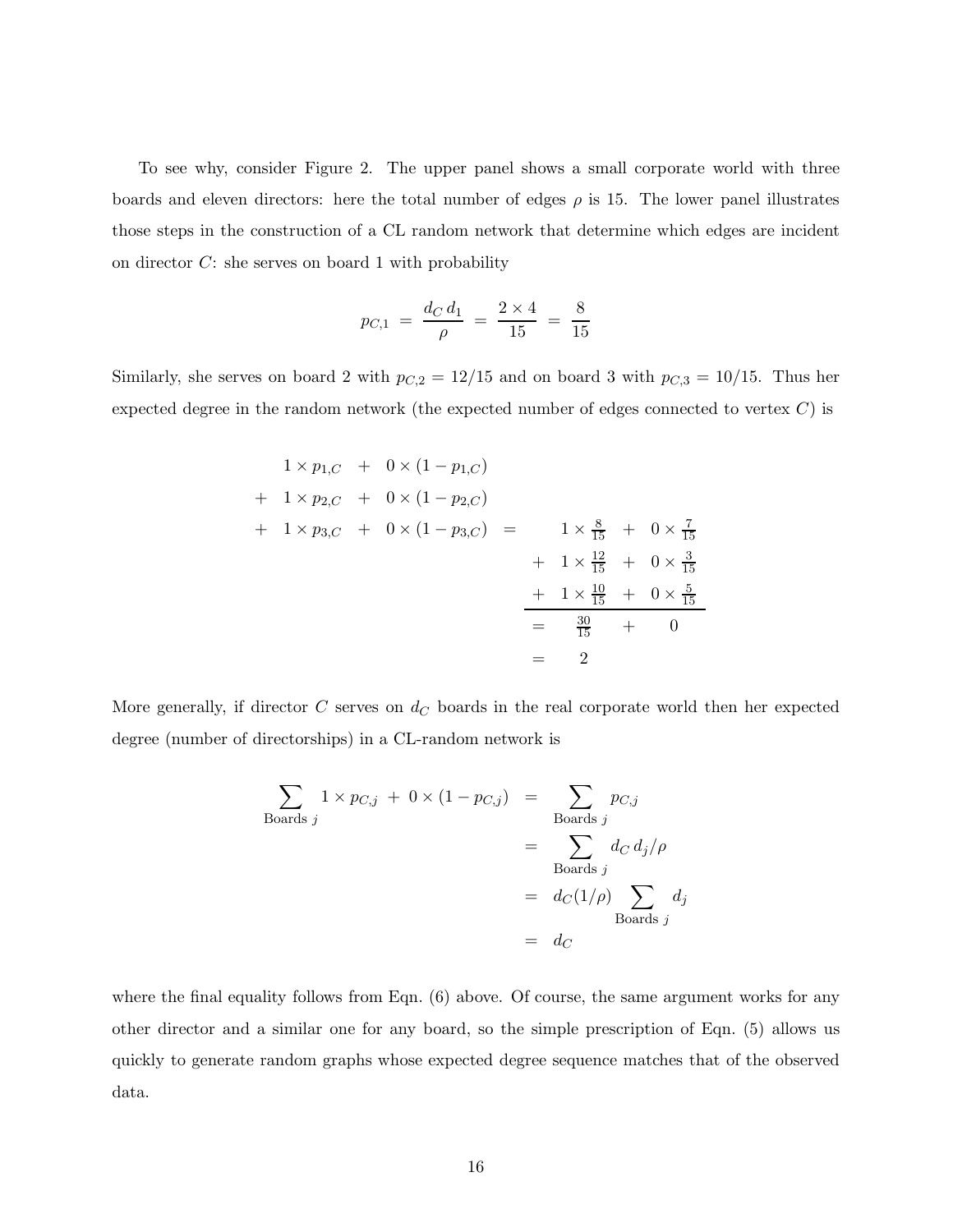#### **3.3 Findings from previous research**

There has been a recent upsurge of interest in small-world models and their application to social networks (Newman, 2003; Jackson, 2005; Watts, 1999; Rowley and Baum, 2007). A comparatively small number of papers have applied small-world network analysis to the governance and control of organizations. For example, contemporary work on small-worlds and complex systems includes Dagnino et al. (2007), Walker (2007) and Cohen et al. (2007). None, to our knowledge, have simultaneously examined the ownership and control of firms, or used the types of techniques proposed in this paper (i.e. Chung-Lu graphs). However, it is important to briefly highlight some of the salient findings from the extant empirical literature.

In an important early paper Kogut and Walker (2001) examined the small-world ownership structure of German firms in the mid-1990s. Specifically, the 500 largest non-financial firms, and 50 financial firms. The authors conclude that the ownership structure of German firms can be characterized as a small-world when compared with an Erdős and Rényi (1959) Poisson random graph. In addition, their simulation results indicate the German small-world is robust to disruption. The properties of the small-world remain intact even when ownership ties are removed.

In practice, however, the Poisson random graph is not a good description of social networks. Newman et al. (2001) generalize the random graph model in a number of ways to better understand the formation of social networks. For example, they consider non-Poisson degree distributions and the representation of affiliation networks as bipartite graphs. As noted in Section 3 they derive exact expressions for the degree distribution, the average path-length, and clustering coefficient within a graph (among other results). They apply the theory to some real-world graphs including Fortune 1000 company directors. Their analysis shows remarkable agreement between actual data and the random graph model for some statistics (the clustering coefficient and the average number of directors on a board) but not others (the number of board interlocks).<sup>13</sup>

Davis et al. (2003) also examined the network structure of US corporate boards during the 1980s and 1990s. They examine the small-world properties of directors and companies in each of the years 1982, 1990, and 1999. They find the presence of a small-world among the corporate elite (short path-lengths and high clustering) when compared with a Poisson random graph. They conclude that the aggregate connectivity of the social network of boards seems remarkably stable. Such

<sup>&</sup>lt;sup>13</sup>Uzzi and Spiro (2005) examined the small-world among collaboration and creativity of artists who produced Broadway musicals from 1945 to 1989 using Newman et al. (2001) methods.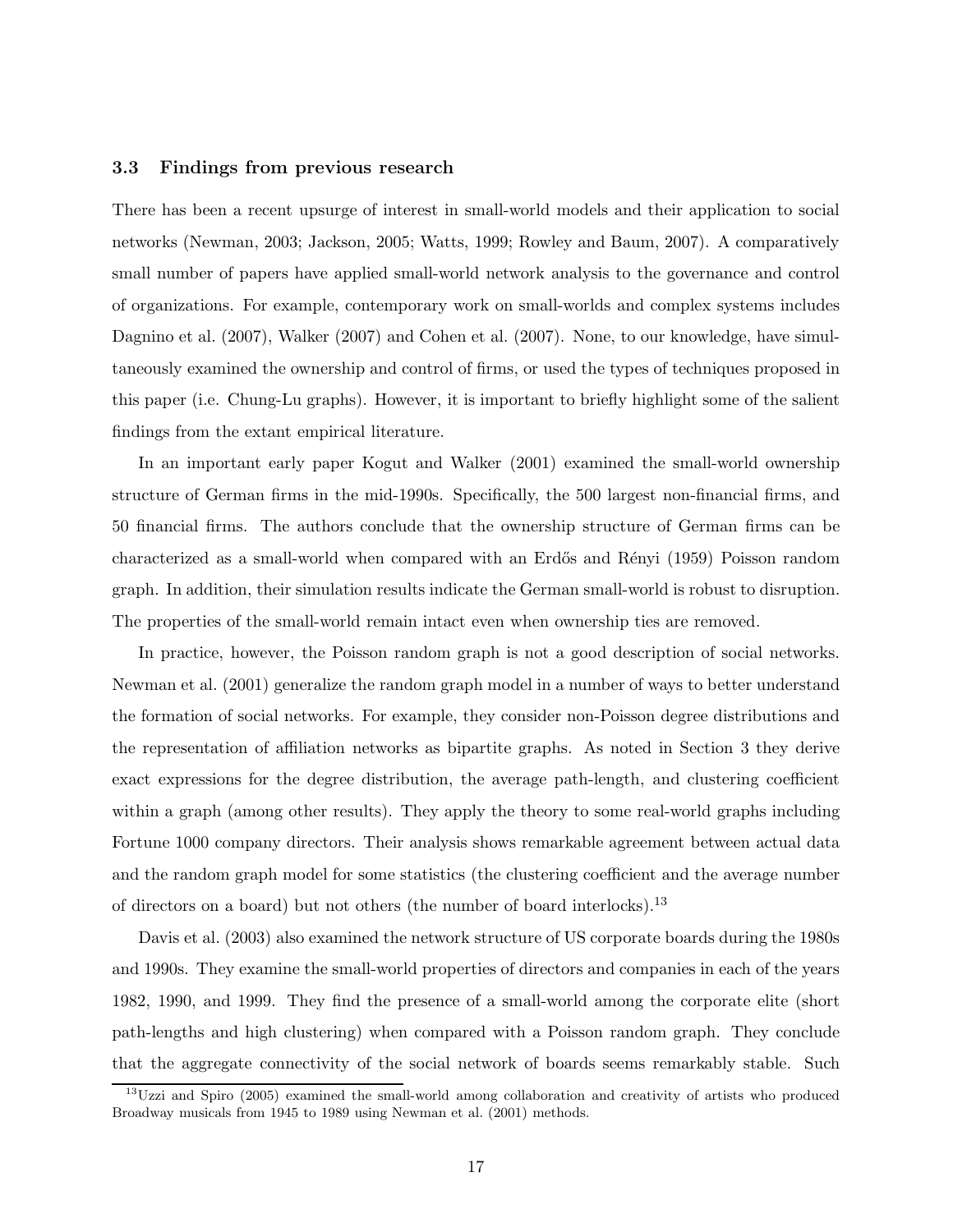connectivity is an intrinsic property of the network. Baum et al. (2003) examined the small-world of Canadian capital markets, specifically investigating investment bank syndicates. Two banks are connected if they participated in an underwriting syndicate together. They document the presence and evolution of a small-world between 1956 and 1989. The Poisson distribution is used as the benchmark to compare calculated network measures.

Conyon and Muldoon (2006) used techniques developed by Newman et al. (2001) to investigate the small-world of corporate boards in the United States, Germany and the United Kingdom. They demonstrated two important findings. First, the network of boards and directors is, in fact, no smaller than would excepted by chance from a randomly assembled corporate universe. That is not to say that this is the 'true' mechanism by which the corporate world is constructed (that is absurd) only that the type of random graph models described by Newman et al. (2001) are remarkably good at predicting the average clustering and path lengths in the network. Second, Conyon and Muldoon (2006) find, in agreement with the smaller study of Newman et al. (2001), that there is positive degree correlation in each of the economies studies. That is a tendency for directors who hold many directorships to sit on boards with other directors who too hold many directorships. They argue that this is consistent with 'social homophily effects' described in the psychology literature (McPherson et al., 2001).

Our paper tests the predictions arising from the small-world model and contrasts it to the random-graph alterative hypothesis. It is also important to mention a class of research that investigates the formation and evolution of social networks by actors involved in a rational cost-benefit calculus. Jackson and Wolinsky (1996) formulate a model where actors incur some costs of maintaining social ties but also benefits from their location within the resulting dense network of ties. The cost and benefit functions of the rational link-making actors are parameterized and the subsequent equilibrium structures analyzed. See also the related work of Dutta and Mutuswami (1997), Kim and Wong (2007) and Jackson and Watts (2002). This thematic research is also expanded in Doreian (2006) who provides an analytical model of the transitions between networks on the lattices of all graphs with a fixed number of vertices through the addition and deletion of ties. See also Doreian (2007). Other theoretical research too has examined the formation of networks (see Jackson (2005)). Cowan and Jonard (2007) analyze the formation of innovation (alliance)networks using graph theory. In their model, creating an alliance increases the chances of innovation if the knowledge set of potential partners is complimentary. Since innovation changes the firms knowl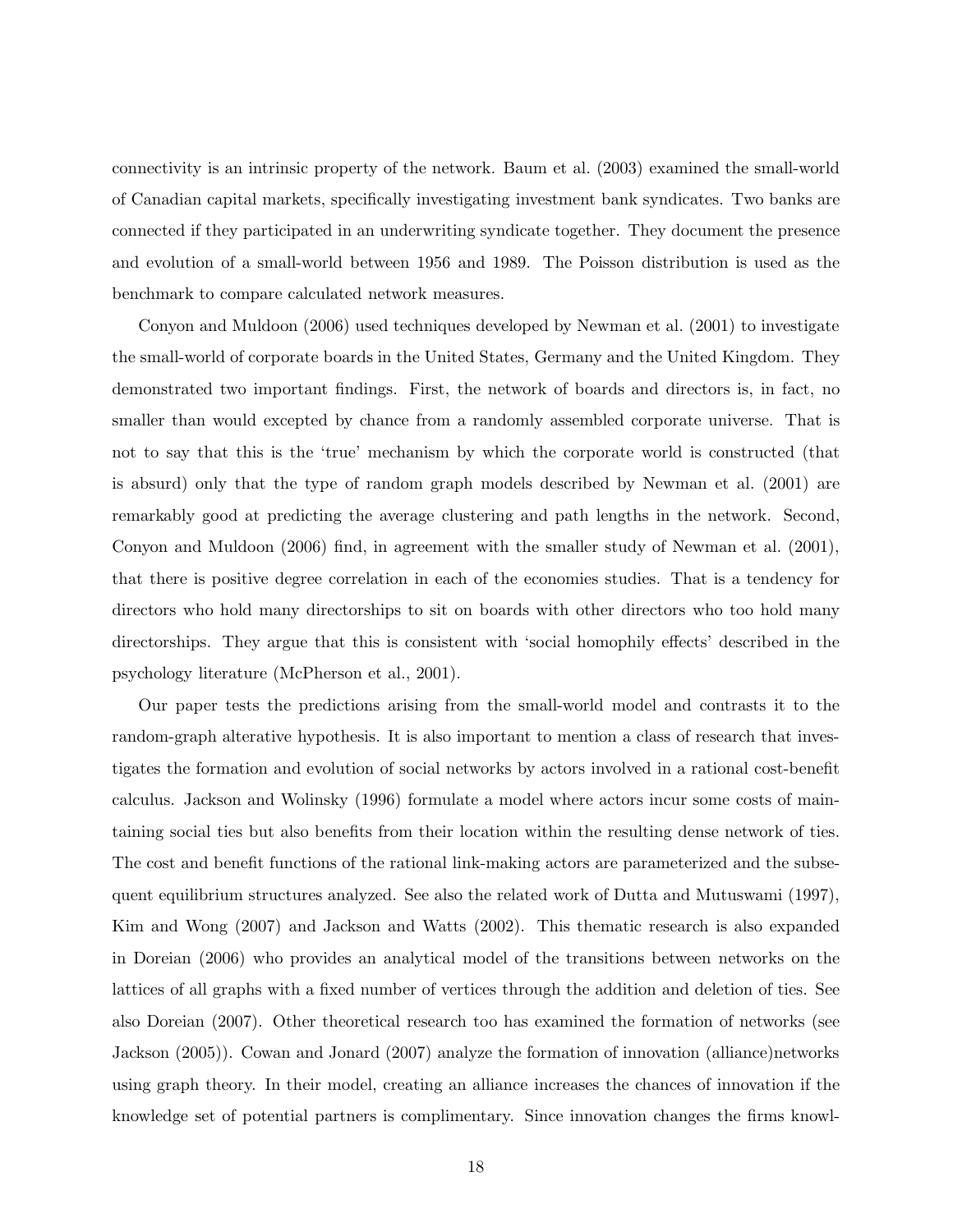edge portfolio so the network evolution changes. They show the structural properties of networks (degree and clustering) arising from alliance partner choice which is driven by complementarities in firm's knowledge portfolios.

In other analytical work related to the themes of our paper Jackson and Rogers (2005) develop a model where small-worlds arise from the costs and benefits of network formation. In their model the costs of maintaining a relationship between two actors (e.g. boards) depends on their proximity to each other. It is relatively easy for near acquaintances to maintain friendships and form strong bonds. These low costs help explain why one observes high local clustering in the network. It also explains the presence of short average path lengths. Consider a hypothetical situation where the network has many densely clustered groups, but the average path length is high because of the absence of links between the groups. Again, we might think that forming such a link across groups is, at first sight, costly. However, the absence of links across groups means that making one such link can provide substantial benefits because it opens up access to many other agents. Forming a single link can connect one agent to many other agents by reducing the distance between them and this is exactly what makes that link valuable. This type of research shows that understanding the underling economic incentives leading to network formation is critical field of research to complement empirical analyses.

### **4 Empirical Results**

#### **4.1 Data**

To examine the social network of ownership and control in Britain we used data supplied by Hemscott (http://www.hemscott.com)<sup>14</sup>. Hemscott data has been used in previous corporate governance research (e.g. Conyon and Muldoon, 2006). We treat the ownership and board networks as separate bipartite graphs. In the bipartite graph of firms and owners, the firm represents one set of vertices and the shareholders the other. In the bipartite graph of firm control, the board represents one set of vertices and the directors (i.e. the board members) the other—as illustrated in Figure 1. The board data are snap-shot of all publicly traded firms listed on the London Stock Exchange in 2000. It consists of all executive and non-executive directors at UK public firms (other senior

<sup>14</sup>Hemscott—Hemmington Scott—is a leading international provider of quality business data, including information about corporate governance, and investor relations services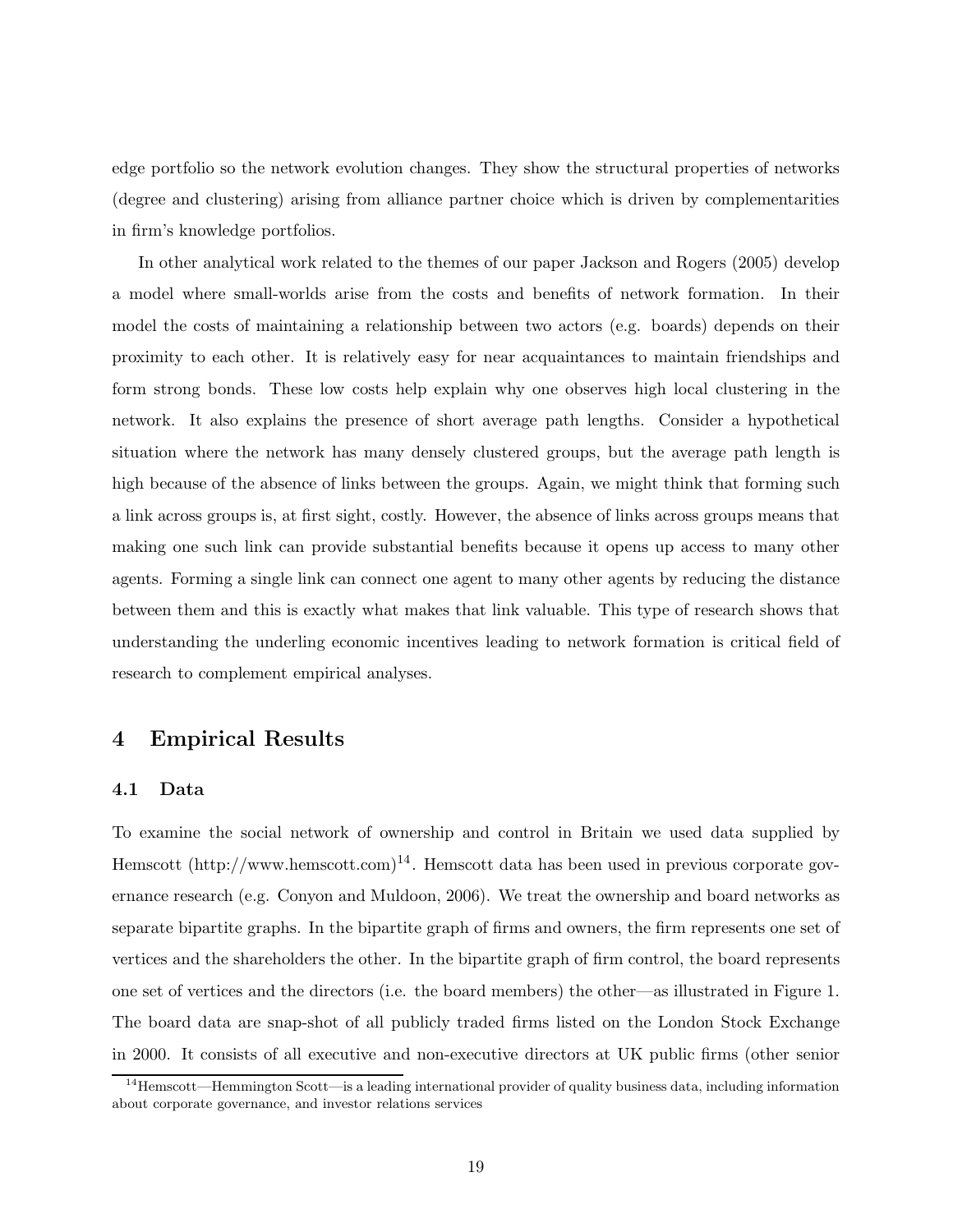| Table 5. Descriptive statistics - UN |        |      |              |           |                |      |        |
|--------------------------------------|--------|------|--------------|-----------|----------------|------|--------|
|                                      | N      | mean | $_{\rm D}50$ | $\bf p25$ | $\mathbf{D}75$ | min  | max    |
| The Board                            |        |      |              |           |                |      |        |
| Board size                           | 2055   | 6.65 | 6.00         | 5.00      | 8.00           | 2.00 | 22.00  |
| Boards per director                  | 10,920 | 1.25 | 1.00         | 1.00      | 1.00           | 1.00 | 13.00  |
| Ownership                            |        |      |              |           |                |      |        |
| Shareholder per firm                 | 1,932  | 4.78 | 4.00         | 3.00      | 6.00           | 1.00 | 22.00  |
| Firms per shareholder                | 3,739  | 2.47 | 1.00         | 1.00      | $1.00\,$       | 1.00 | 184.00 |

Table 3: Descriptive statistics - UK

*Data Source: Hemscott, 2000*

officers are excluded). Likewise, the ownership data consists of firms and their owners, where there is at least an ownership stake exceeding 3%. We consider only non-board owners in year 2000.

Some basic network statistics on the structure of ownership and control are contained in Table 3. The data set contains 2,055 separate firms and 10,920 unique board members (directors). In total there are 13,671 director seats—some directors are members of more than one board. The average board contains approximately seven members and the average British director is a member of 1.25 boards (including membership of his or her primary board).<sup>15</sup> Only a minority of UK board members hold more than one directorship. Indeed, the director at the 75th percentile still has only one board position. The maximum number of directorships held by one person is 13.

In the data set we can separately identify a firm and its set of non-board shareholders. The descriptive statistics are contained in Table 3. We were able to analyze 1,932 unique firms. These firms have 3,739 separate shareholders. A typical firm has, on average, about five different shareholders. Conversely, each shareholder owns shares in about 2.5 separate firms. The figure conceals a very strong skew in the data. There are some shareholders who own shares in many companies. For example, the shareholder at the 99th percentile holds shares in thirty-one separate firms. One shareholder (the maximum) owns at least a 3% share stake in 184 firms.

#### **4.2 The small-world of ownership and control**

Table 4 presents empirical evidence on the small-world of ownership and control among UK firms using the methodology of Newman et al. (2001). The hypothesis under investigation: can the real-

<sup>15</sup>Prior UK research suggests boards are a bit larger than this, but our data includes even the smallest of boards—a population typically excluded from previous studies. In our data board size is an increasing function of firm size measured by market capitalization.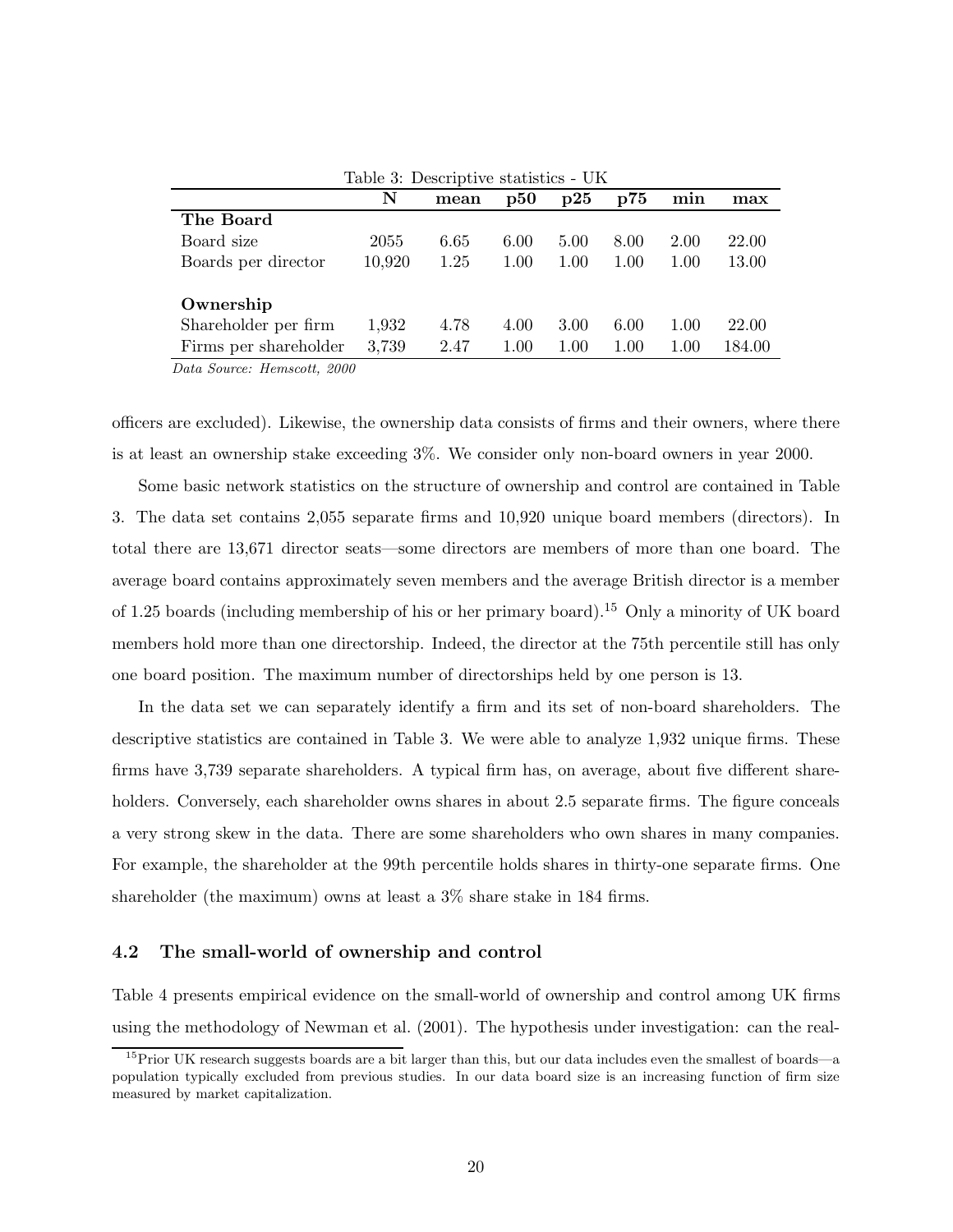world data be adequately represented by a random-graph with a prescribed degree distribution. The lower-half of the table contains information on the 'ownership' network: the unipartite firm and owner projections. The upper-half of the table contains information on the 'control' network: the unipartite board and director projections. In each case we report the number of vertices  $(N)$ , the number of vertices in the largest connected component  $(LCC)$ , the degree  $(D)$ , the average path length (L), and the clustering coefficient  $(C_{\wedge})$ . The brackets  $(\leq)$  are an expectations operator of the large-graph limits described by Newman et al. (2001).

The data show that the largest connected component is a sizable fraction of the available vertices in the network (between about 76% and 85%). Even though most directors only have one board position, the few that have more than one prove to be more than sufficient to link the majority of corporations together. Similarly, the typical shareholder owns stock in a comparatively small number of firms. However, the few that own shares in more than one firm are enough to link together the majority of firms in the data set. In itself, the presence of such a "giant component"<sup>16</sup> in the ownership and control network, is a remarkable finding.

The 'degree' of a vertex provides one indication of the importance of that actor in the network. Consider the board network. Table 4 shows that the typical board is connected to about six others where connections arise from a shared director. The expected value of the statistic is about six too. At face value it seems that the real data is in accord with the random-graph model. The board's degree is no greater or less than would be expected by chance (but see below). Similarly, the typical director is connected to about nine others, which, of course, includes members of his or her own board. Again, there is strong agreement between the actual data and theoretical prediction. Consider next the ownership network. Table 4 shows that the typical firm is connected to about one hundred and twenty others (!), where here connectivity arises from a shared owner. Even so, the actual degree is slightly less than what would be expected by chance given the observed degree sequences.

Can the network of ownership and control in the UK be characterized as a small-world? Section 3 illustrated that small-worlds are characterized by relatively short path lengths and high clustering. Consider the path lengths for each of the four projections in Table 4. We observe much agreement between the actual data and the expected values arising from the NSW method. If anything, the

<sup>&</sup>lt;sup>16</sup>The term originated in the work of Erdős and Rényi, who proved that if the expected degree  $z$  exceeds 1.0 in a Poisson random graph then, with high probability, the largest connected component contains the majority of vertices.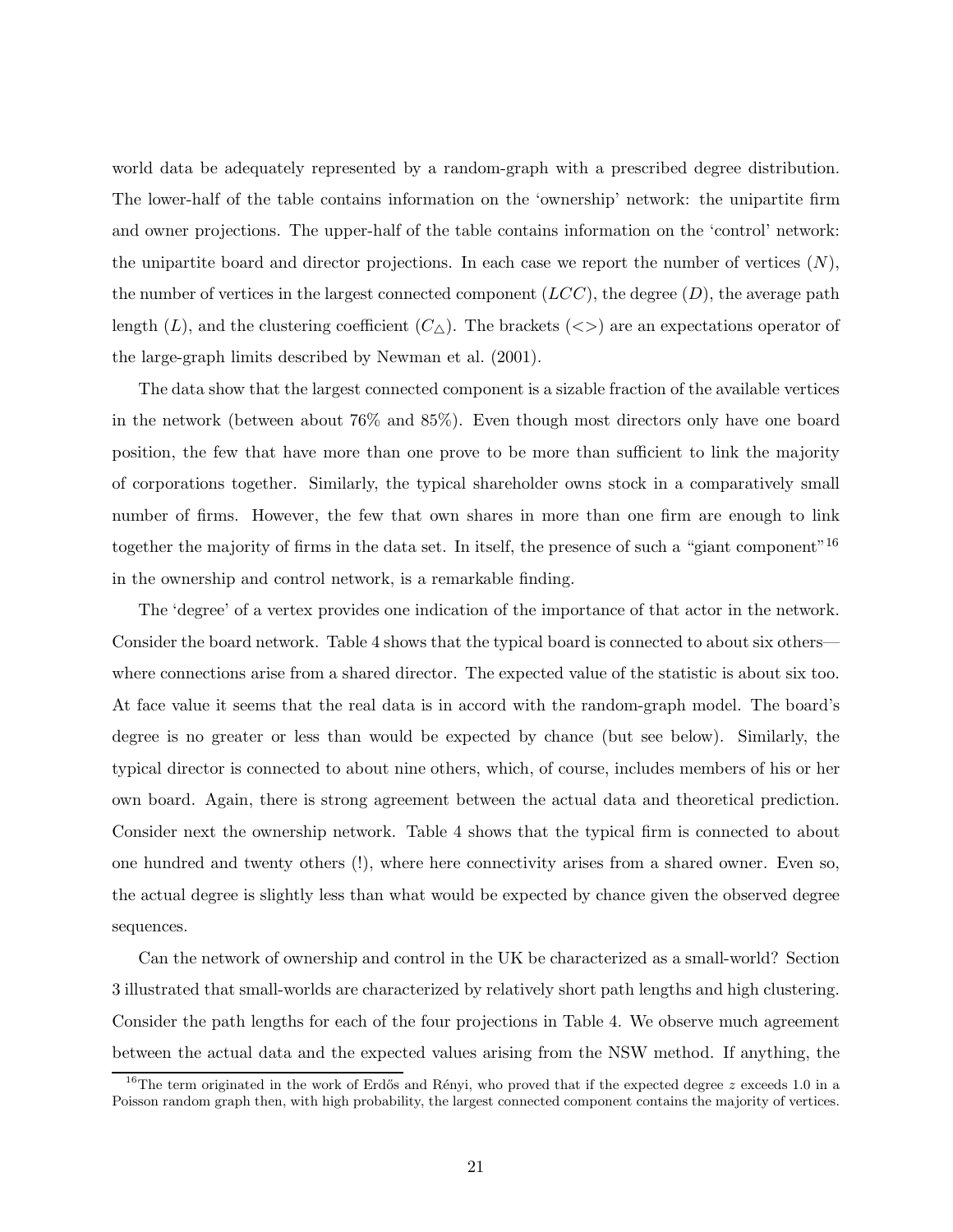|                     | N      | LCC <sup>-</sup> | D      | $\langle D \rangle$ |       |       |       | $L \leq L > C_{\wedge} \leq C_{\wedge} >$ |
|---------------------|--------|------------------|--------|---------------------|-------|-------|-------|-------------------------------------------|
| The Board           |        |                  |        |                     |       |       |       |                                           |
| Board projection    | 2.055  | 1,592            | 5.686  | 6.106               | 5.455 | 4.078 | 0.376 | 0.327                                     |
| Director projection | 10,920 | 8,323            | 9.013  | 9.090               | 6.275 | 4.772 | 0.597 | 0.544                                     |
|                     |        |                  |        |                     |       |       |       |                                           |
| Ownership           |        |                  |        |                     |       |       |       |                                           |
| Firm projection     | 1,932  | 1.650            | 120.83 | 136.181             | 2.302 | 1.499 | 0.519 | 0.392                                     |
| Owner projection    | 3,739  | 3,029            | 12.703 | 15.717              | 3.226 | 2.053 | 0.164 | 0.041                                     |

Table 4: The small-world of UK ownership and control

*Data Source: Hemscott, 2000*

actual values are slightly greater than the expected. It would, therefore, be tempting to conclude that path-lengths are really no different from what we would expect from a random graph with a known degree distribution. The NSW method prompts us to the conclude that the world of ownership and control is not 'small'. There are two important observations to make. First, we would stress that the short-path length outcome is still quite a remarkable finding. The mean geodesic in any of the projections is a very small fraction of the number of vertices in the largest connected component. For instance, the mean geodesic (i.e., shortest distance) for the board projection is about 5.5 whereas the number of vertices is 1,592—or about 0.4% of the vertices in the largest connected component. Indeed, for the owner projection, the observed geodesic is 3.2 and the number of vertices in the connected component is  $3,029$  (or about  $0.1\%$ ). Such short path lengths can act as important and powerful routes for the spread of business practices, knowledge and ideas or even rumors (Cowan and Jonard,  $2004$ ).<sup>17</sup> Second, the procedure advocated by Newman et al. (2001) only permits us to compare the real-world data to the expected value of the large-graph limit. We do not have any confidence bounds, for example, to compare to our calculated statistic. The Chung and Lu (2002*a*,*b*) method, on the other hand, permits us to simulate many random corporate worlds with a prescribed degree sequence. The outcome of the simulations gives us a range of values on the small-world statistics which we can compare the actual values to.

The NSW clustering coefficient results contained in Table 4 show broad agreement between actual and expected values for the board of director graphs, but not the ownership networks. For the board projection  $C_{\Delta}$  takes a value of 0.376 which is similar to the expected value (= 0.327). The director projection reveals a qualitatively similar result. The NSW analysis leads us to conclude

<sup>&</sup>lt;sup>17</sup>For a Poisson random graph the mean geodesic can be expressed as  $l = \log(N)/\log(z)$ . In the case of the board projection this is approximately  $l = \log(1, 592)/\log(6.65) = 3.324$ . The Poisson random graph, like the random graph with a constrained degree distribution, predicts a short mean geodesic relative to the number of vertices.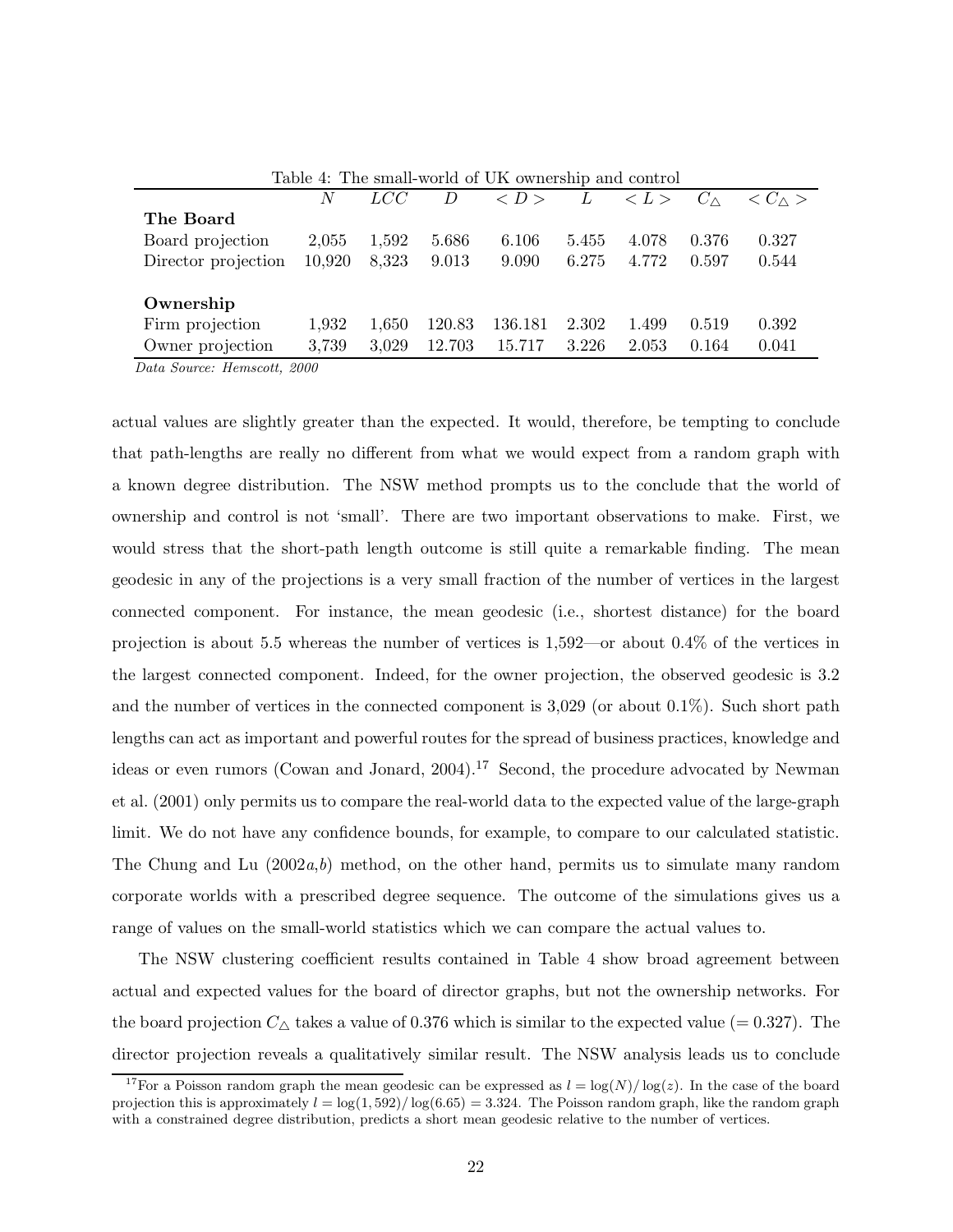that boards are not particularly cliquish. In contrast, the clustering coefficient in the ownership network is greater than expected suggesting that ownership ties are more 'clubby' than expected by chance. For instance, in the firm projection of the ownership network  $C_{\Delta}$  takes a value of 0.519 which is greater than expected  $(=0.392)$ . A more pronounced conclusion is observed for the ownership projection.

#### **4.3 Chung-Lu simulation results**

The results so far pertain to actual small-world statistics compared to their expected values using the machinery introduced by Newman et al. (2001). As noted their predictions are large-graph limits for a certain ensemble of randomly-assembled social networks. Unfortunately, the procedure does not permit us to say anything about the confidence intervals within which actual small-world values lie. To determine whether the world of UK ownership and control really is 'small' we simulated a set of corporate universes with a prescribed expected degree sequence. We followed the methods introduced by Chung and Lu (2002*a*,*b*); Chung et al. (2003). Again, the main hypothesis under investigation is whether the actual data can be adequately represented by a random-graph with a prescribed degree distribution. The results of the simulations are plotted in Figures 3 and 4.

Consider Figure 3 which relates to the board of directors (corporate control). The upper row contains information from the board projection, whereas the lower row pertains to the director projection. Three network statistics are presented: the average degree  $(D)$ , the path length  $(L)$  and the clustering coefficient  $(C_{\Delta})$ . In addition, the frequency distribution arising from the CL random graph simulations are given. We also report the actual and NSW expected values of each statistic. Consider the board projection. The calculated values of the degree, path length and clustering measures each lie outside the range predicted by the Chung-Lu simulations. A Mann-Whitney test confirmed this. For example,  $H0: pr(CL$  clustering = actual clustering) yielded  $z = -1.729$  with  $Prob > |z| = 0.0839$ . The results are qualitatively similar for the director projection. Once again the calculated actual degree, path-length and clustering measures lie outside the range predicted by the Chung-Lu random graph model. In both projections we find that the actual path lengths are longer than expected by chance. However, we find that clustering is significantly greater than predicted by the Chung-Lu random-graph model. We deduce that the world of the corporate elite is 'small' in the sense that it is more 'clubby' or 'cliquish' than would be expected by chance. These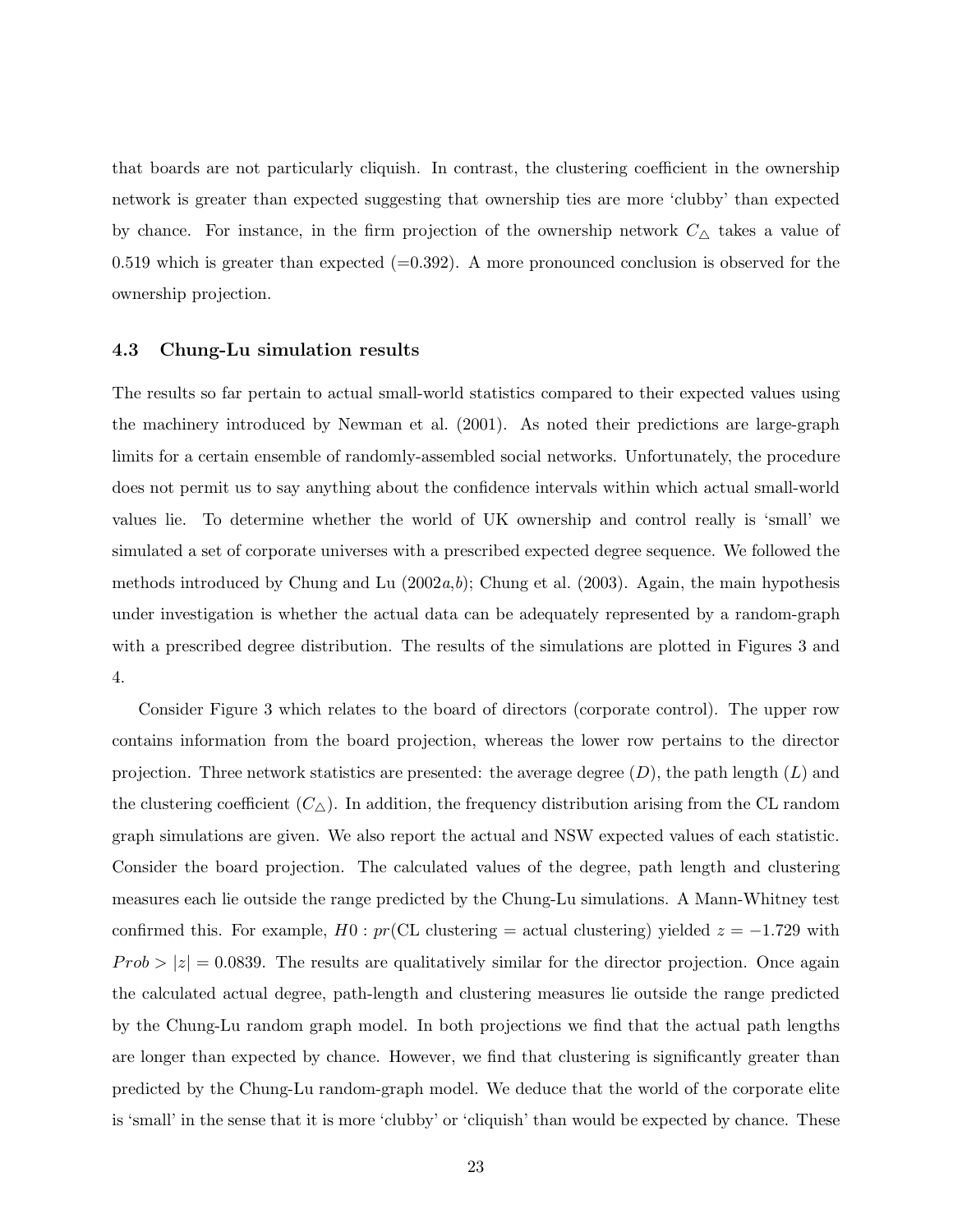

Figure 3: *UK Corporate Boards*: The small-world of the UK corporate elite. Chung-Lu random graphs: 500 simulations.

empirical results suggest the presence of additional social structure in the network of board control that is not accounted for by the random-graph model.

Figure 4 relates to the small-world of UK company ownership. The upper-row contains information from the firm projection, whereas the lower-row pertains to the owner projection. The format of Figure 4 is the same as in Figure 3. In the firm projection the average degree is not significantly different from that expected in a Chung-Lu random graph with prescribed degree sequence. [Mann-Whitney  $H0: pr(CL \text{ degree} = \text{actual degree}) z = 1.169 \text{ with } Prob > |z| = 0.2426$ ]. This is not the case in the owner projection, where the actual degree is less that predicted by the Chung-Lu simulations. The small-world statistics are both very different from that predicted by the random-graph model. In both the firm and owner projections the path-lengths  $(L)$  are significantly longer than that predicted by the Chung-Lu random graph model. In this sense the world is not 'small': path-lengths are not shorter than expected by chance. On the other hand the clustering coefficient  $(C_{\wedge})$  is significantly greater than expected by the random-graph model. Once again, we deduce that the world of corporate ownership is 'small' but only in the sense that it is more 'clubby' or 'cliquish' than would be expected by chance. Firms are connected to other firms by means of a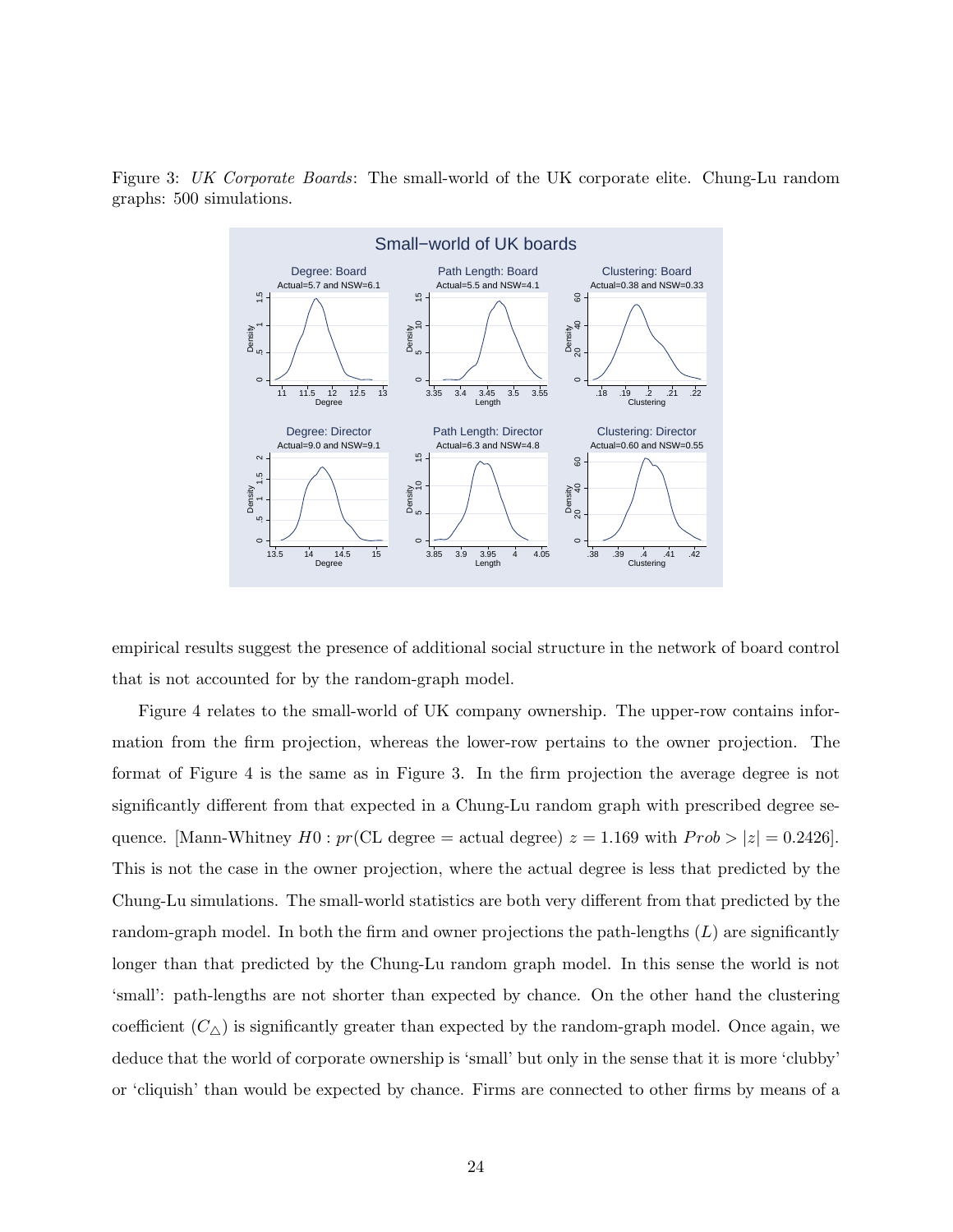

Figure 4: *UK Ownership*: The small-world of the corporate ownership. Chung-Lu random graphs: 500 simulations.

common shareholder more frequently than one would expect by chance. Again, the data suggests the presence of additional social structure in the ownership network that is not accounted for by the random-graph model.

### **4.4 Financial institutions and the small-world**

Previous research has argued persuasively that financial institutions such as banks are crucial to understanding the topology of the corporate board network. Sociological research, inspired by Brandeis (1914) and Mills (1956), has argued that bankers may be appointed to boards as a way for financial institutions to exercise power and influence over non-financial institutions. An alternative perspective is that both financial and non-financial institutions receive cross-fertilization benefits by adding directors of each type to their respective boards. For example, see the analysis of the formation of the inner circle by Useem (1984). Davis et al. (2003) concluded: 'we can derive two main conjectures regarding the underpinnings of the elite network. On the one hand, several authors point to the central importance of banks in ordering, or even creating, the network. In this view, the fact that the corporate elite is well-connected results from the presence of particular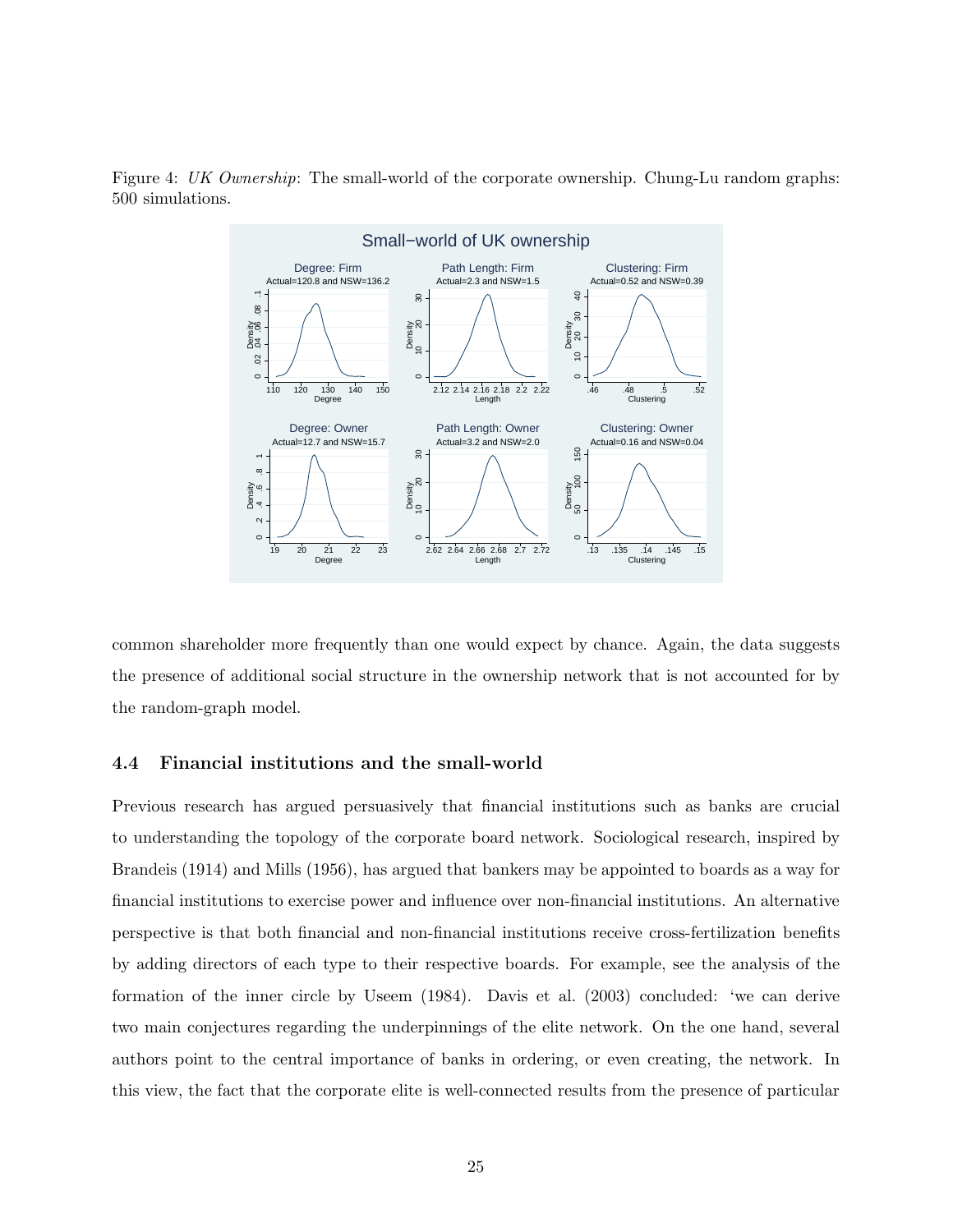|                     | N      | LCC <sup>-</sup> | D     |       |       | $\langle D \rangle$ $L \langle L \rangle$ |       | $C_{\wedge} \leq C_{\wedge}$ |
|---------------------|--------|------------------|-------|-------|-------|-------------------------------------------|-------|------------------------------|
| All firms           |        |                  |       |       |       |                                           |       |                              |
| Board projection    | 2.055  | 1,592            | 5.686 | 6.106 | 5.455 | 4.078                                     | 0.376 | 0.327                        |
| Director projection | 10,920 | 8,323            | 9.013 | 9.090 | 6.275 | 4.772                                     | 0.597 | 0.544                        |
|                     |        |                  |       |       |       |                                           |       |                              |
| Non-financials      |        |                  |       |       |       |                                           |       |                              |
| Board projection    | 1,398  | 761              | 3.806 | 3.961 | 6.565 | 4.863                                     | 0.341 | 0.278                        |
| Director projection | 8,503  | 4,846            | 9.201 | 9.237 | 7.166 | 5.601                                     | 0.679 | 0.665                        |

Table 5: The small-world of corporate boards: including and excluding financial institutions

*Data Source: Hemscott, 2000*

institutions at the core, acting as a switchboard connecting disparate directors. In contrast, others emphasize the unplanned nature of the network: members of the corporate elite all seem to know one another simply as an unintended consequence of increasing economic concentration.' Davis et al. (2003) present empirical evidence from the US showing that during the 1960s and 1980s the most highly connected organizations were indeed banks. However, they also note that bank centrality seems to have eroded at the turn of the century.

To test the importance of financial institutions in the corporate network we conducted a very simple experiment. First, we took the list of firms and directors in the board network described in sub-section 4.1 (call these 'All firms'). We then excluded banks, financial institutions and investment trusts from our initial list of firms yielding a new network (call this new graph 'Nonfinancial institutions'). We then re-calculated the graph statistics presented in Section 4. If financial institutions are like non-financial institutions then their removal would have little effect on the network measures. Conversely, if financial institutions are 'at the core, acting as a switchboard connecting disparate directors' then we might expect to observe salient differences between the original 'All firms' board graph and the one without financial institutions.<sup>18</sup>

In Table 5 we present empirical evidence based on a comparison of calculated network statistics to Newman et al. (2001) expected values. The upper-half replicates the board network results in Table 4. The lower-half contains evidence based on the graph which excludes financial institutions. Disrupting the original network, by removing financial institutions, has a number of consequences. In the board-projection the mean degree is smaller, the average path-length is longer and the

<sup>18</sup>The analysis compares 'Non-Financial' firms to the larger set of 'All Firms'. One might instead compare the Non-Financial network to one (or a group) derived from the full 'All Firms' network but deleting randomly-selected firms to make the new set of 'All Firms' network contain the same number of firms as the 'Non-Financial' network. We leave this possibility for future research.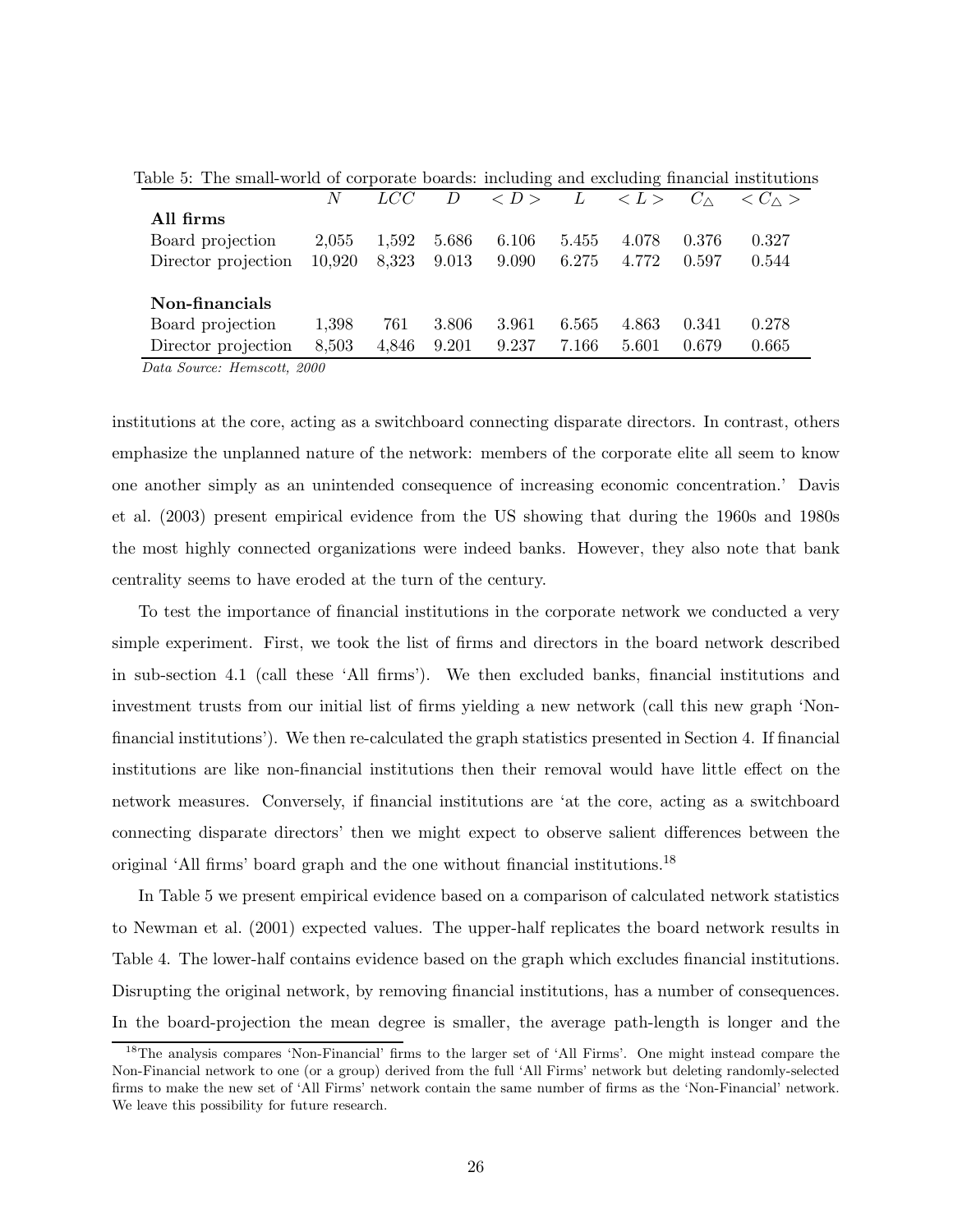Figure 5: *The UK Board Network*: Chung-Lu random graphs: 500 simulations. Analysis on all firms and non-financial institutions. In the figures 'NF' refers to 'Non-financial institutions'.



mean clustering-coefficient is smaller. In the director projection we find the mean degree is slightly greater, the average path-length is longer and the mean clustering-coefficient is greater.

We next simulated a set of corporate universes with a prescribed expected degree sequence using Chung and Lu (2002*a*,*b*); Chung et al. (2003) methods. We did so for the network of all firms and then separately for the network of non-financial institutions (namely, those firms in the original graph excluding banks, investment trusts, etc.). The principal hypothesis under investigation is that the network statistics arising from the simulations are the same for both graphs. If banks and financial institutions are key to the network we would expect to reject this hypothesis. The results of the simulations are plotted in Figure 5. The maintained hypothesis is rejected: network topology is influenced by the presence (or absence) of financial institutions. Consider the board projection. The network of non-financial firms has a smaller mean degree, longer average path-length and smaller mean clustering-coefficient. In the director projection, the non-financial network of firms has a lower mean degree, longer average path-length, and greater mean clustering-coefficient. The differences in the simulated network-statistics between the 'All Firm' graph and the 'Non-Financial Firms' network are all significant based on a Mann-Whitney U test. For example in the board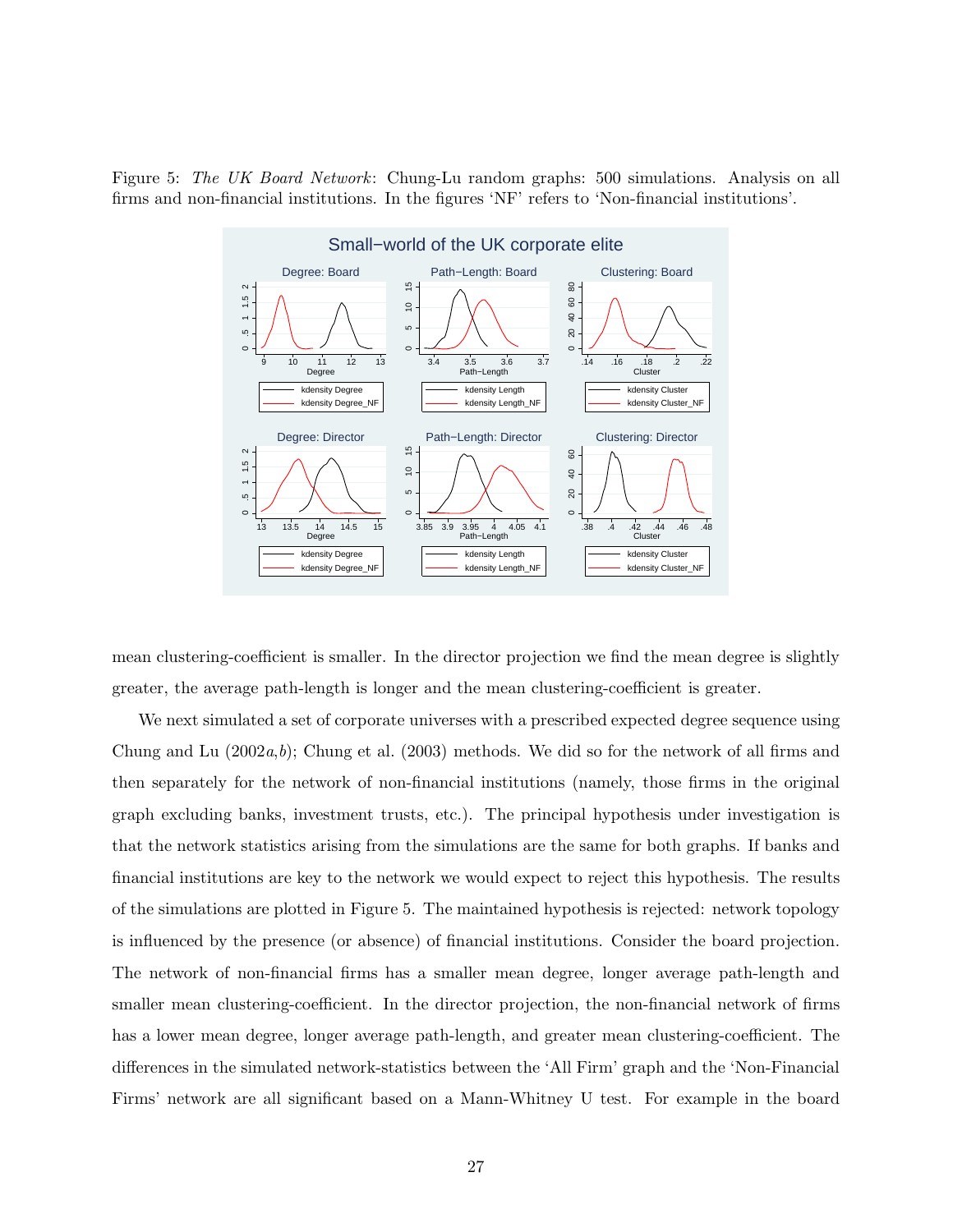projection,  $H0: pr$  (Clustering in all firms = clustering in non-financial firms) yielded  $z = 27.274$ with  $Prob > |z| = 0.000$ . We conclude that financial institutions are important and give rise to different network topologies. Specifically, in the board graph, the exclusion of finance institutions leads to lower network connectivity (smaller degree), longer path lengths and networks that are less 'clubby' (lower clustering coefficient). Our research complements recent research by Neuman et al. (2007) who analyze the relations among bank mergers, changes in boards and their networks. They find that 'while the largest banks have become even larger through mergers, their boards have stayed roughly the same size with the same pattern of connections, leaving banks relatively less central in the intercorporate network. And while global banks previously had more globallyoriented boards, this is no longer the case, as the link between board networks and strategy has become more tenuous.'

## **5 Conclusions**

In this paper we have presented a social network analysis of the ownership and control of Anglo-Saxon firms. Our paper contributes to an emergent literature which is trying to understand social networks by appealing to a class of small-world models (Newman, 2003; Jackson, 2005). Our paper makes the following contributions to extant corporate governance research. First, we argue that a network approach to understanding the ownership and control of firms is relevant and germane. It complements the canonical agency model, which typically ignores connections between firms. Such links promote the rapid diffusion of knowledge and ideas through the corporate network (Cowan and Jonard, 2004).

Second, our research paper addressed the question: can the social network structure of ownership and control be characterized as a 'small-world'? As we noted, a small-world occurs when 'path-lengths' are relatively short and 'clustering' is relatively high. However, to answer this question satisfactorily one needs to address the associated question: how 'small' do we expect that world to be? Simply calculating actual small-world measures alone does not tell us much as we still need to decide on an appropriate benchmark. An innovation contained in this paper is to compare the actual social network of ownership and control with an ensemble of random-graphs introduced by Chung and Lu (2002*a*,*b*); Chung et al. (2003). As such, our paper continues a stream of research that is informed by developments in graph theory and the structure of complex networks—especially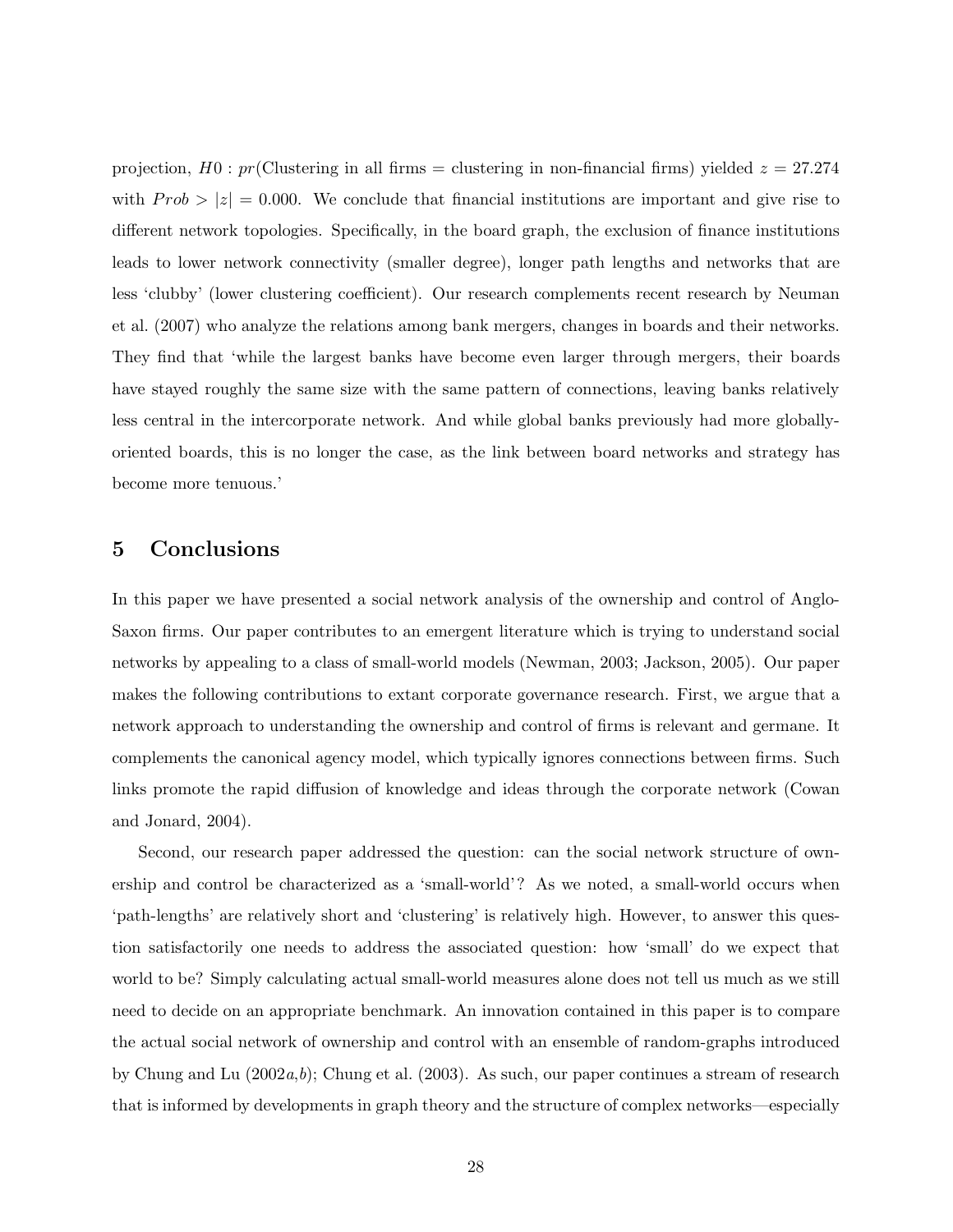the important contributions by Newman (2003) and Newman et al. (2001, 2002).

To investigate the ownership and control network of Anglo-Saxon firms we used year 2000 data on British firms. Our analysis revealed a number of empirical findings. We confirmed the well-known fact that ownership of UK publicly traded firms is diffuse. Firms are owned by many shareholders, each of whom owns a relatively small share-stake. Our principal findings are: first, in general the Chung-Lu random-graph model is not particularly well-suited to describing the ownership and control of British firms. Our simulations suggest measurable and significant differences between the actual data and theoretical predictions. This strongly suggests the presence of additional social structure in the network of ownership and control that is not accounted for by the random graph model. Only in some cases did we find that the random-graph model seemed to predict with great accuracy the behavior of the real world.

Second, we find important evidence suggesting that the world of UK ownership and control is, indeed, 'small'. It is small in the sense that the measured path-lengths in both the ownership and board projections are small compared with the number of available vertices in the largest connected component. However, the statistical evidence suggests that these path-lengths are actually not smaller than would be expected in a randomly-assembled corporate universe with the prescribed degree sequence. On the other hand we do find that the ownership and control network is decidedly more 'clubby' or 'cliquish' than would be expected by chance. Generally, we found that the clustering measures in both the ownership and board graphs were greater than predicted by the Chung and Lu (2002*a*,*b*); Chung et al. (2003) random-graph model. Boards tend to be connected to other boards by a shared director more frequently than one would observe by chance. In addition, firms are connected to other firms by means of a common shareholder more frequently than one would expect by chance. There is important social structure in the network that is yet to be accounted for. It is in this context that analytical research is important. If the corporate world is not easily represented as a random-graph, then future research needs to focus on alternative explanations of the observed network structure. A potentially fruitful avenue is the class of theoretical small-world models recently analyzed by Jackson (2005) and Jackson and Rogers (2005) and other analytical research such as Jackson and Wolinsky (1996), Dutta and Mutuswami (1997), Kim and Wong (2007) and Jackson and Watts (2002).

Finally, we extended our empirical analysis to examine the properties of the board network when financial institutions are excluded. Previous research has argued that banks are important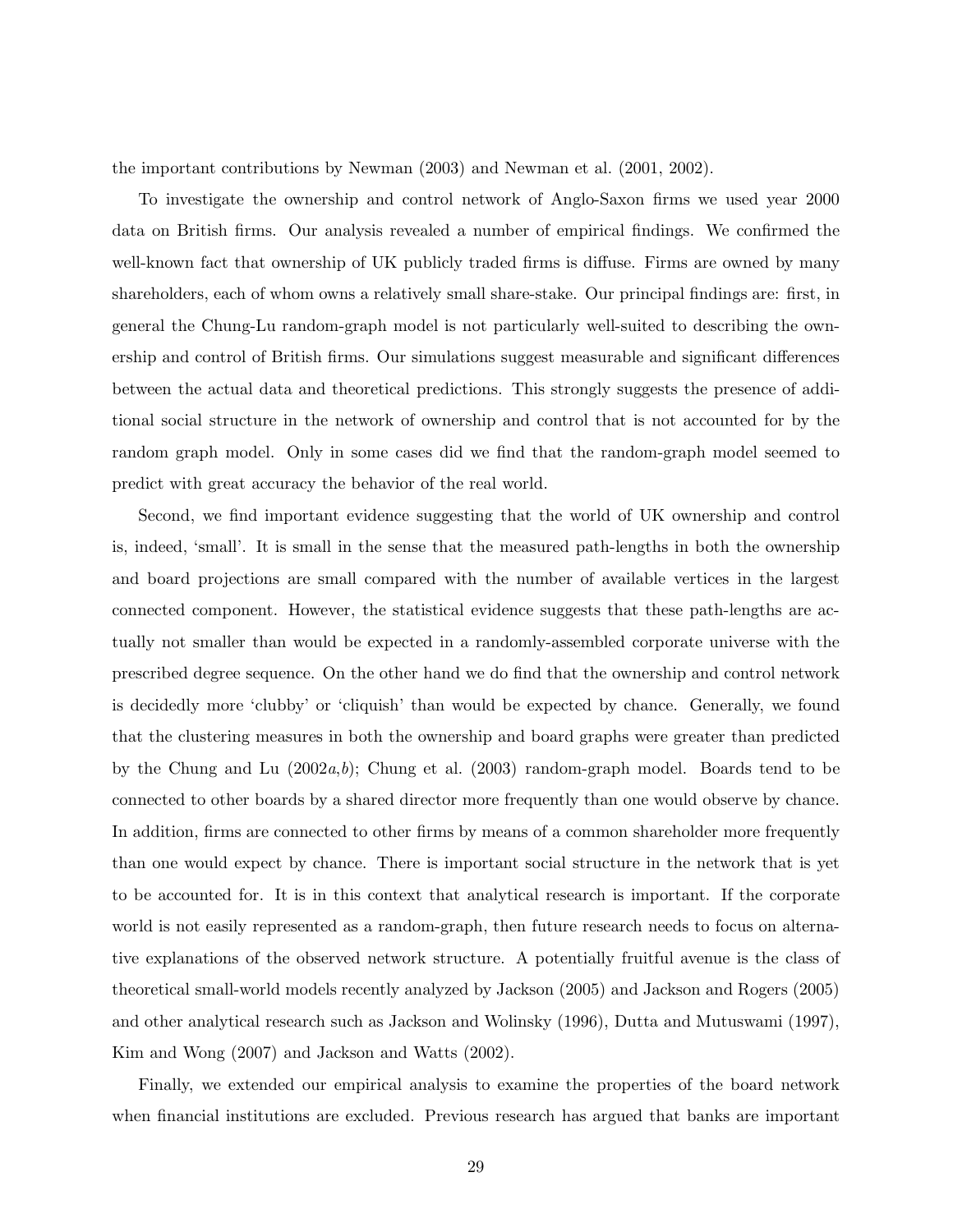conduits creating connectivity in corporate networks. In our experiment we concluded that financial institutions are indeed important and give rise to different network topologies. Specifically, we found in the board graph that the exclusion of finance institutions leads to lower network connectivity (a smaller degree was observed), longer path lengths and networks that are less 'clubby' (there was a lower clustering coefficient). Our results suggest the need for further research to examine the sensitivity of network statistics to the inclusion or exclusion of different types of actors in the network.

Overall, our paper has contributed to the governance literature by presenting a small-world analysis of the ownership and control of British publicly traded firms. We have done so by using relevant techniques from computational graph theory (i.e. Chung-Lu graphs). We hope that the research and results contained in this paper provide a stimulus to future graph theoretic analyses of corporate governance phenomena.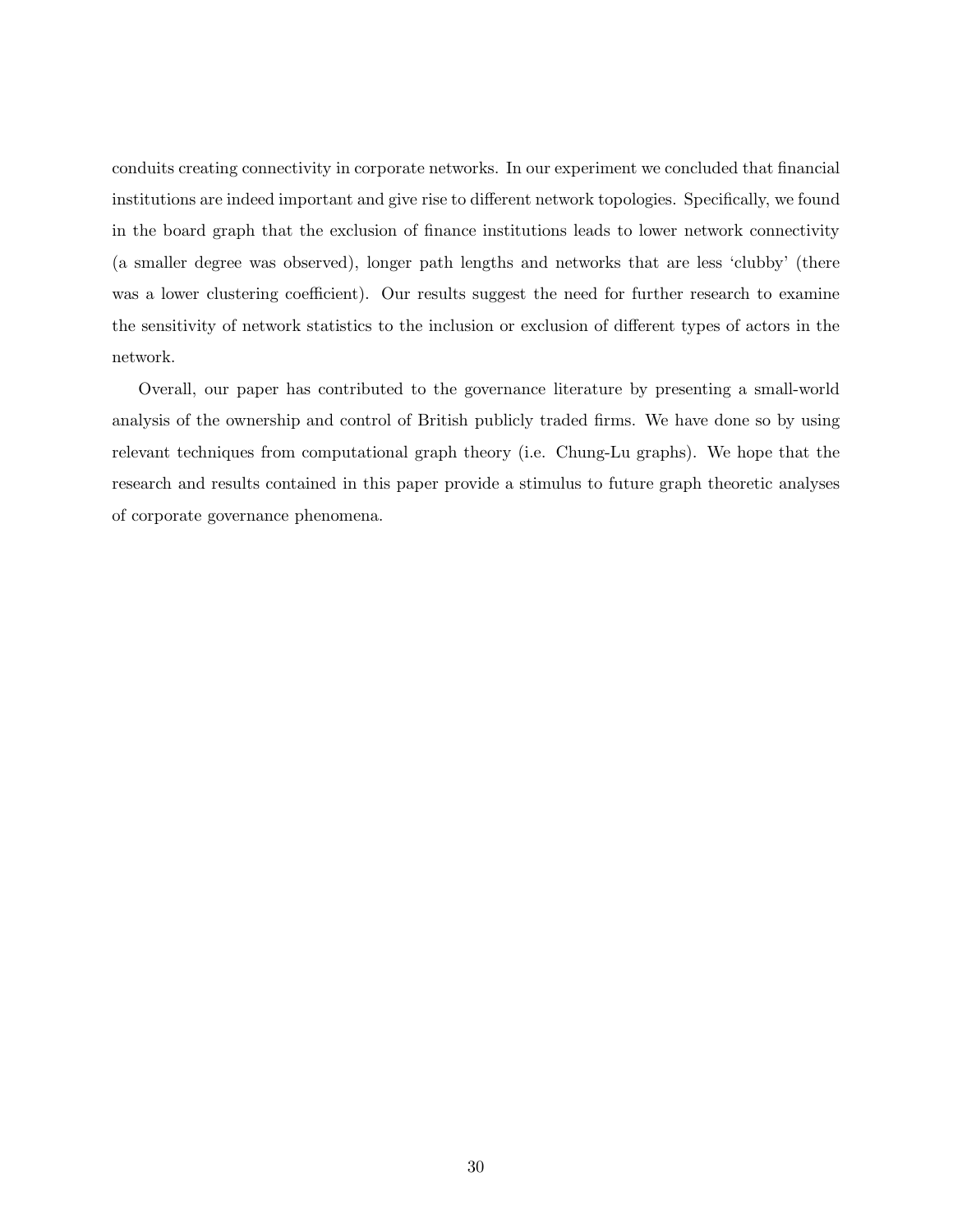# **References**

- Baum, Joel A. C., Andrew V. Shiplov and Tim J. Rowley (2003), 'Where do small worlds come from?', *Industrial and Corporate Change* **12**, 697–725.
- Berle, Adolf and Gardiner Means (1932), *The Modern Corporation and Private Property*, Commerce Clearing House, Chicago, U.S.A.
- Bollob´as, B´ella (2001), *Random Graphs*, second edn, Cambridge University Press, Cambridge.
- Brandeis, Louis D. (1914), *Other Peoples Money: And How the Bankers Use It*, New York: Frederick A. Stokes., New York, U.S.A.
- Burt, Ronald (1992), *Structural Holes: The Social Structure of Competition*, Harvard University Press, Cambridge.
- Chung, Fan and Linyuan Lu (2002*a*), 'The average distance in random graphs with given expected degrees', *Proceedings of National Academy of Sciences U.S.A.* **99**(25), 15879–15882.
- Chung, Fan and Linyuan Lu (2002*b*), 'Connected compnents in a random graph with given degree sequences', *Annals of Combinatorics* **6**, 125–145.
- Chung, Fan, Linyuan Lu and Van Vu (2003), 'The spectra of random graphs with given expected degrees', *Proceedings of National Academy of Sciences U.S.A.* **100**(11), 6313–6318.
- Cohen, Lauren, Andrea Frazzini and Christopher J. Malloy (2007), 'The Small World of Investing: Board Connections and Mutual Fund Returns', *SSRN eLibrary* .
- Conyon, Martin J. and Mark R. Muldoon (2006), 'The small world of corporate boards', *Journal of Business Finance and Accounting* **33**, 1321–1343.
- Cowan, Robin and Nicolas Jonard (2004), 'Network structure and the diffusion of knowledge', *Journal of Economic Dynamics and Control* **28**, 1557–1575.
- Cowan, Robin and Nicolas Jonard (2007), 'Knowledge portfolios and the organization of innovation networks', *Working paper. Presentation at the Rotman Conference on Network Strategy, May 2007* .
- Dagnino, Giovanni, Gabriella Levanti and Arabella Li Destri (2007), 'Evolutionary dynamics of interfirm networks: A complex systems perspective', *Working paper. Presentation at the Rotman Conference on Network Strategy, May 2007* .
- Davis, Gerald F., Mina Yoo and Wayne E. Baker (2003), 'The small world of the corporate elite, 1982-2001', *Strategic Organization* pp. 301–326.
- Doreian, Patrick (2006), 'Actor network utilities and network evolution', *Social Networks,* **28**(2), 137–164.
- Doreian, Patrick (2007), 'Network location, actor utilities and network evolution', *Working paper. Presentation at the Rotman Conference on Network Strategy, May 2007* .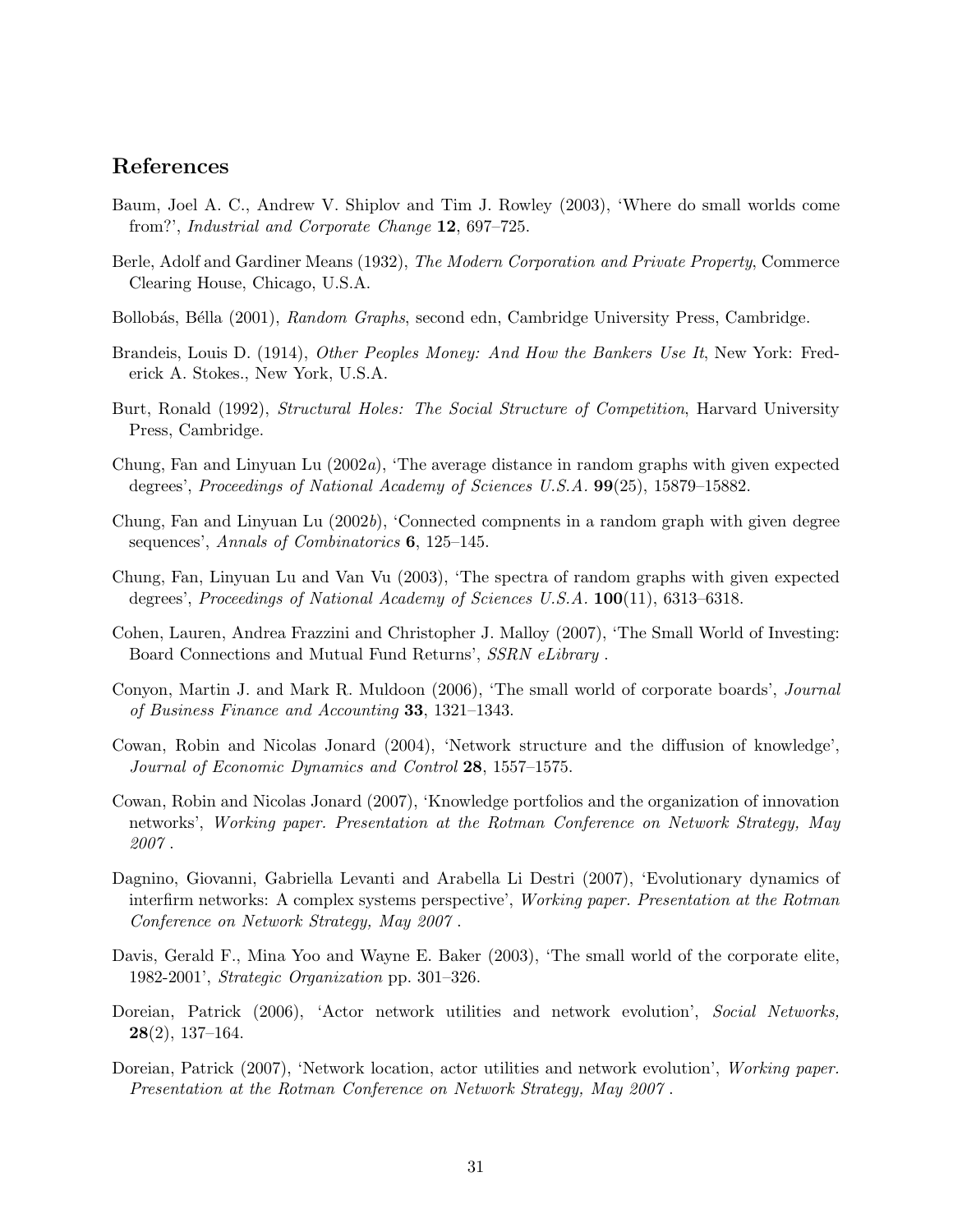- Dutta, Bhaskar and Suresh Mutuswami (1997), 'Stable networks,', *Journal of Economic Theory,* **76**(2), 322–344.
- Erdős, Paul and Alfréd Rényi (1959), 'On random graphs', *Publ. Math. Debrecen* **6**, 290–297.
- Erdős, Paul and Alfréd Rényi (1960), 'On the evolution of random graphs', *Publ. Math. Inst. Hung. Acad. Sci., Ser. A* **5**, 17–61.
- Franks, Julian R., Colin Mayer and Stefano Rossi (2005), Ownership: Evolution and regulation, ECGI working paper 2005.15, European Corporate Governance Institute. Available at SSRN: http://ssrn.com/abstract=354381.
- Jackson, Matthew (2005), The economics of social networks, *in* R.Blundell, W.Newey and T.Persson, eds, 'Proceedings of the 9th World Congress of the Econometric Society', Oxford University Press. forthcoming.
- Jackson, Matthew and B. Rogers (2005), 'The economics of small worlds', *Journal of the European Economic Association* **3**, 617–627.
- Jackson, Matthew O. and Alison Watts (2002), 'The evolution of social and economic networks', *Journal of Economic Theory,* **106**(2), 265–295.
- Jackson, Matthew O. and Asher Wolinsky (1996), 'A strategic model of social and economic networks', *Journal of Economic Theory,* **71**(1), 44–74.
- Kim, Chongmin and Kam-Chau Wong (2007), 'Network formation and stable equilibrium', *Journal of Economic Theory,* **133**(1), 536–549.
- Kogut, Bruce and Gordon Walker (2001), 'The small world of Germany and the durability of national networks', *American Sociological Review* **66**, 317–335.
- McPherson, Miller, Lynn Smith-Lovin and James Cook (2001), 'Birds of a feather: Homophily in social networks', *Annual Review of Sociology* **27**, 415–444.
- Milgram, Stanley (1967), 'The small-world problem', *Psychology Today* **2**, 60–67.
- Mills, Charles Wright (1956), *The Power Elite*, New York, New York,Oxford.
- Neuman, Eric, Jerry Davis and Mark Mizruchi (2007), 'Networks and industry consolidation in u.s. global banking, 1986-2004', *Working paper. Presentation at the Rotman Conference on Network Strategy, May 2007* .
- Newman, Mark E. J. (2003), 'The structure and function of complex networks', *SIAM Review* **45**, 167–256.
- Newman, Mark E.J., Duncan J. Watts and Steven H. Strogatz (2002), 'Random graph models for social networks', *Proc. Nat. Acad. Sci. U.S.A.* **99**, 2566–2572.
- Newman, Mark E.J., Steven H. Strogatz and Duncan J. Watts (2001), 'Random graphs with arbitrary degree distributions and their applications', *Physical Review E* **64**.